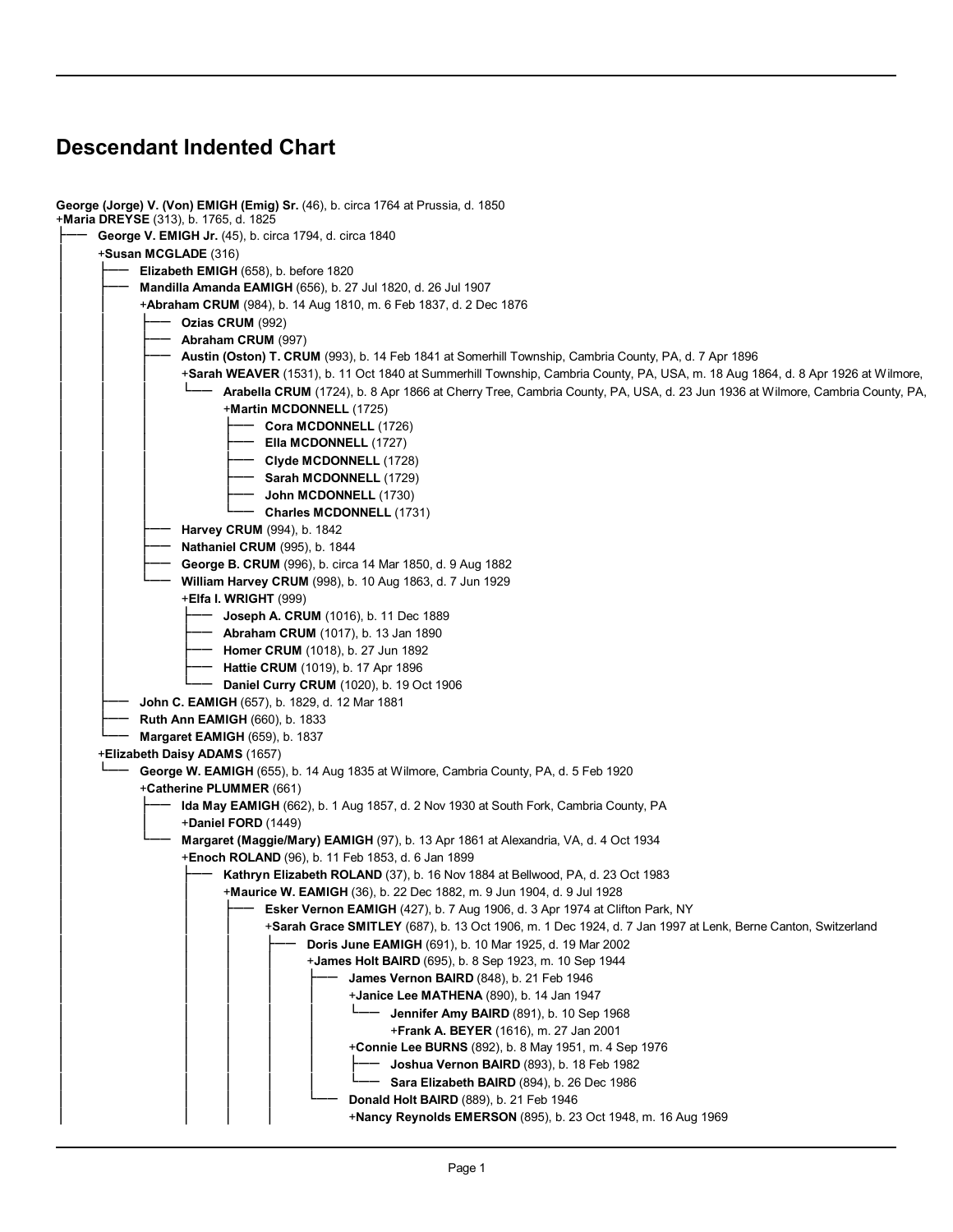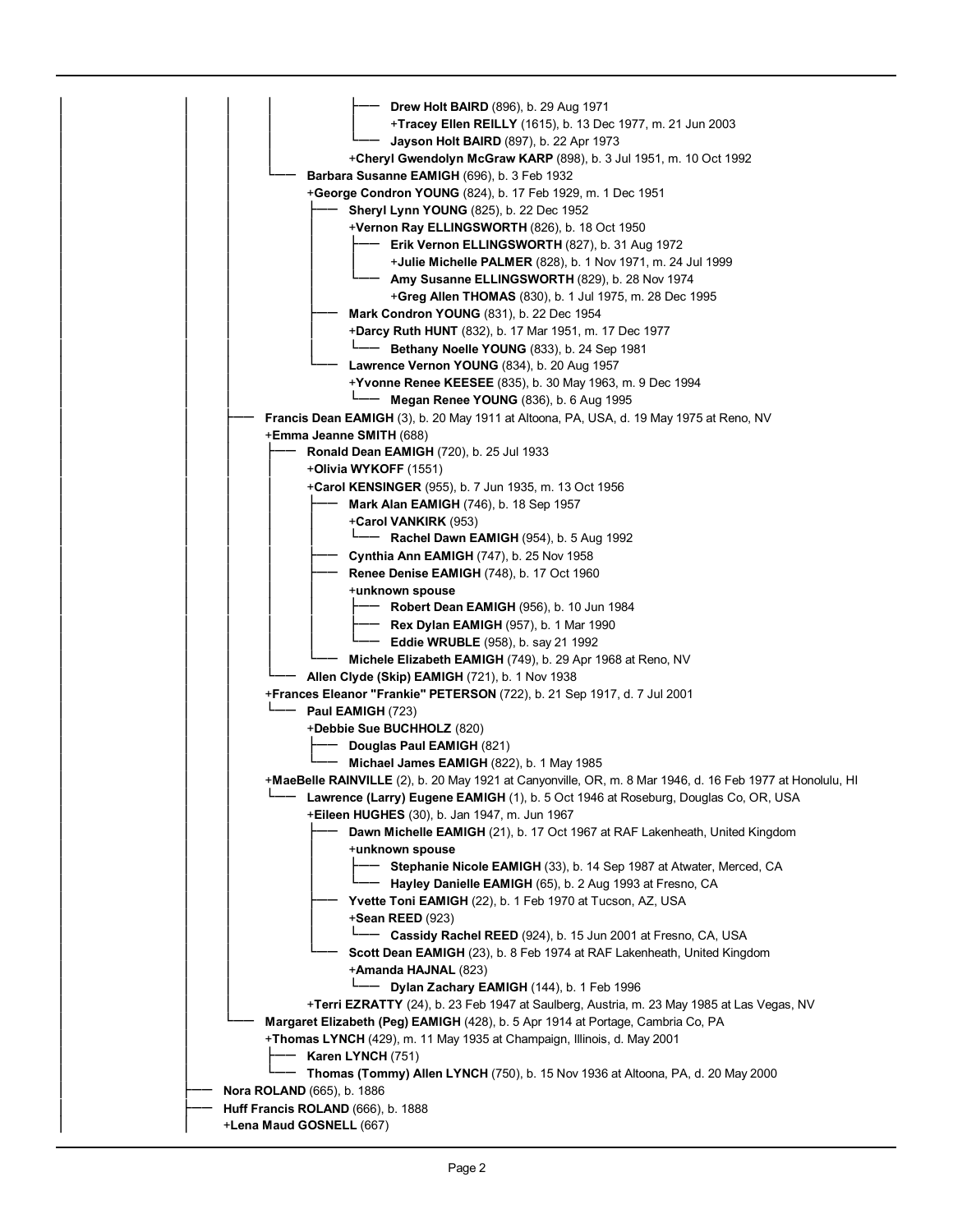| Ida Mae ROLAND (668), b. 24 Oct 1891, d. 12 Apr 1972                                                                                              |
|---------------------------------------------------------------------------------------------------------------------------------------------------|
| +George FILER (669)                                                                                                                               |
| <b>+Arthur C. LINGENFELTER</b> (670), b. 12 Feb 1904, m. 11 Nov 1930, d. 25 Sep 1965                                                              |
| John Lemuel ROLAND (671), b. 12 Sep 1892, d. 3 Jun 1968                                                                                           |
| <b>+Clara E. BARNGESSER</b> (672), m. 10 May 1917                                                                                                 |
| Mary Edith ROLAND (673), b. 12 Aug 1893 at Altoona, PA, d. 18 Oct 1962                                                                            |
| $+$ John M. MCCARTNEY (1749)                                                                                                                      |
|                                                                                                                                                   |
| <b>Arthur MCCARTNEY (1750)</b>                                                                                                                    |
| Paul MCCARTNEY (1751)                                                                                                                             |
| <b>Millard MCCARTNEY</b> (1752)                                                                                                                   |
| Unknown Sister-1 MCCARTNEY (1753)                                                                                                                 |
| $+$ Walter KANE (1760)                                                                                                                            |
| Unknown Sister-2 MCCARTNEY (1754)                                                                                                                 |
| $+$ Paul MURRAY (1761)                                                                                                                            |
| Unknown Sister-3 MCCARTNEY (1755)                                                                                                                 |
| +Donald CROWL (1762)                                                                                                                              |
| Unknown Sister-4 MCCARTNEY (1756)                                                                                                                 |
| +Robert GOHIN (1763)                                                                                                                              |
| Unknown Sister-5 MCCARTNEY (1757)                                                                                                                 |
| $+$ Robert LEIGH (1764)                                                                                                                           |
| Unknown Sister-6 MCCARTNEY (1758)                                                                                                                 |
| +Aaron DOUGHERTY (1765)                                                                                                                           |
| Unknown Sister-7 MCCARTNEY (1759)                                                                                                                 |
| +Robert QUICKEL (1766)                                                                                                                            |
| <b>Margaret ROLAND</b> (674), b. 1895                                                                                                             |
| Pearl LaRue ROLAND (675), b. 2 Jun 1897, d. 2 Feb 1973                                                                                            |
| +Emert G. IMES (676)                                                                                                                              |
| <b>+Roy DAVIS (677)</b>                                                                                                                           |
| Georgia ROLAND (678), b. Jun 1899, d. 1 Jan 1983 at Morristown, New Jersey                                                                        |
| +Harry M. FITZGERALD (679)                                                                                                                        |
| +Sarah ROBINS (1450), b. 1842, d. before 1878                                                                                                     |
| Clara Blanche EAMIGH (1451), b. 26 Dec 1869 at Bellwood, Blair County, PA, USA, d. 5 Dec 1911                                                     |
| +George Blair SMITH (1452), b. circa 1861                                                                                                         |
| <b>Earnest A. SMITH</b> (2086), b. circa 1893                                                                                                     |
| <b>Alen A. SMITH (2087), b. circa 1895</b>                                                                                                        |
| <b>Raymond D. SMITH (2088), b. circa 1897</b>                                                                                                     |
| <b>Mary B. SMITH</b> (2089), b. circa 1898                                                                                                        |
| <b>Mildred L. SMITH</b> (2090), b. circa 1900                                                                                                     |
| <b>Dorthy W. SMITH (2091), b. circa 1903</b>                                                                                                      |
| <b>Alice N. SMITH</b> (2092), b. circa 1907                                                                                                       |
| +Susan Inscho KAGARISE (1453), b. 7 Mar 1852 at Bedford (Morrison Cove), Bedford County, PA, USA, m. 15 Sep 1878, d. 23 Apr 1932 at Altoc         |
| Anne Margaret EAMIGH (1456), d. 1936                                                                                                              |
| $+R$ . Peter SHORT (1457)                                                                                                                         |
| George Lemuel EAMIGH (1458), b. 24 Aug 1879 at Bellwood, Blair County, PA, USA, d. 10 Jul 1964 at Altoona, Blair County, PA, USA                  |
|                                                                                                                                                   |
| +Margaret Alice RICHARDSON (1459), b. 1874, d. 1946                                                                                               |
| Margaret Sarah EAMIGH (1463), d. before 1963                                                                                                      |
| +Unknown OBER (1744)                                                                                                                              |
| +Unknown SISSON (1745)                                                                                                                            |
| Anieta Grace EAMIGH (1461), d. 12 Dec 1919                                                                                                        |
| Mabel EAMIGH (1464)                                                                                                                               |
| +Unknown BLAIR (1742)                                                                                                                             |
| Effie Alice EAMIGH (1460), b. 9 Feb 1909 at Altoona, PA, d. 2 Sep 2000 at 106 Howard Ave, Altoona, PA                                             |
| +Charles A. VANCE (1741), d. Feb 1963                                                                                                             |
| <b>Brian A. VANCE (1746)</b>                                                                                                                      |
| +Unknown GARMAN (1747)                                                                                                                            |
| $L$ —— Linda M. GARMAN (1748)                                                                                                                     |
| Dorothy Florine EAMIGH (1462), b. say 1918, d. before 1963                                                                                        |
| +Unknown RUSSELL (1743)                                                                                                                           |
| Mandella "Daisy" EAMIGH (1466), b. 11 Apr 1884, d. 30 Nov 1954 at Altoona, Blair County, PA, USA<br>+Frederick John INGRAM (1467), b. 20 Dec 1916 |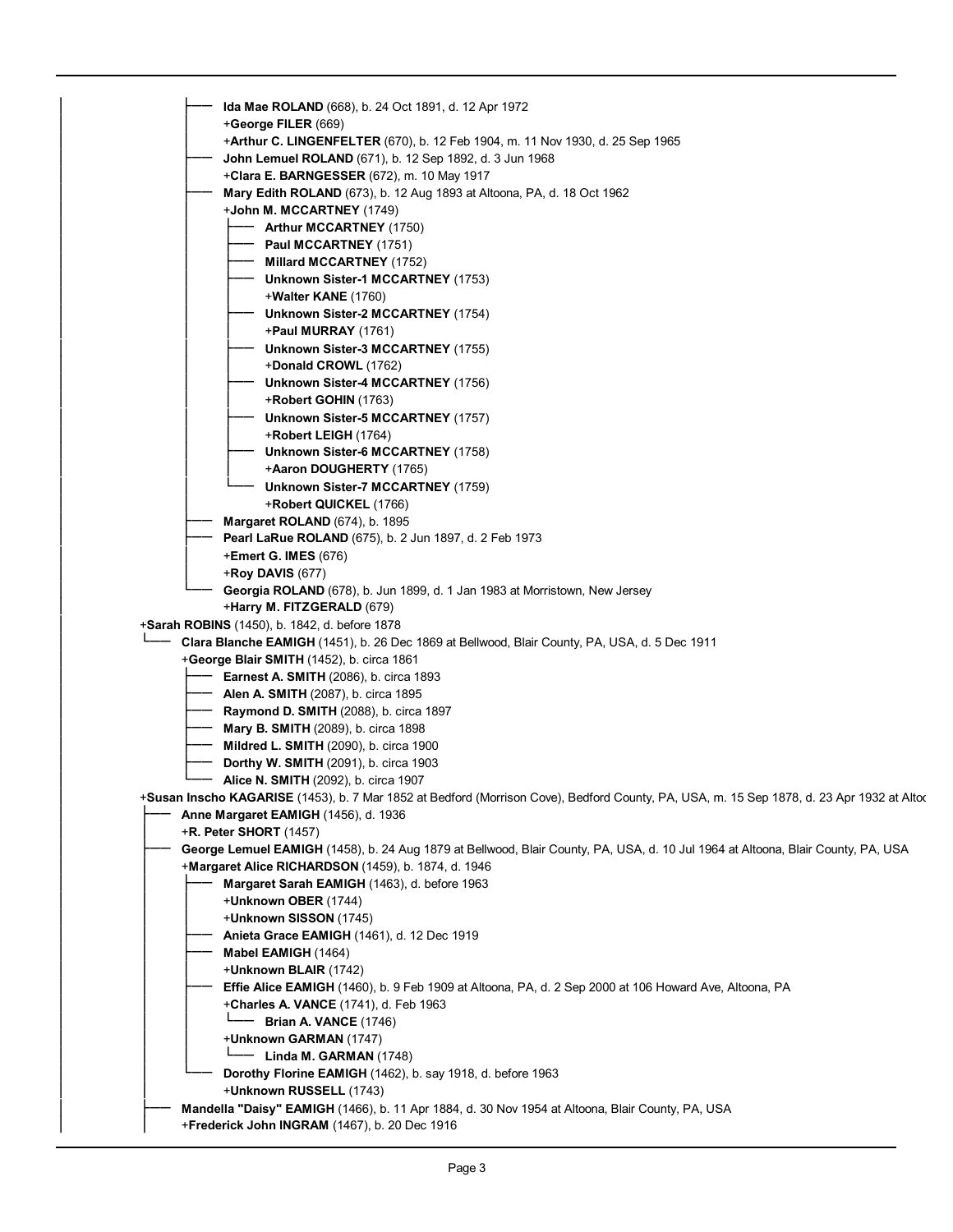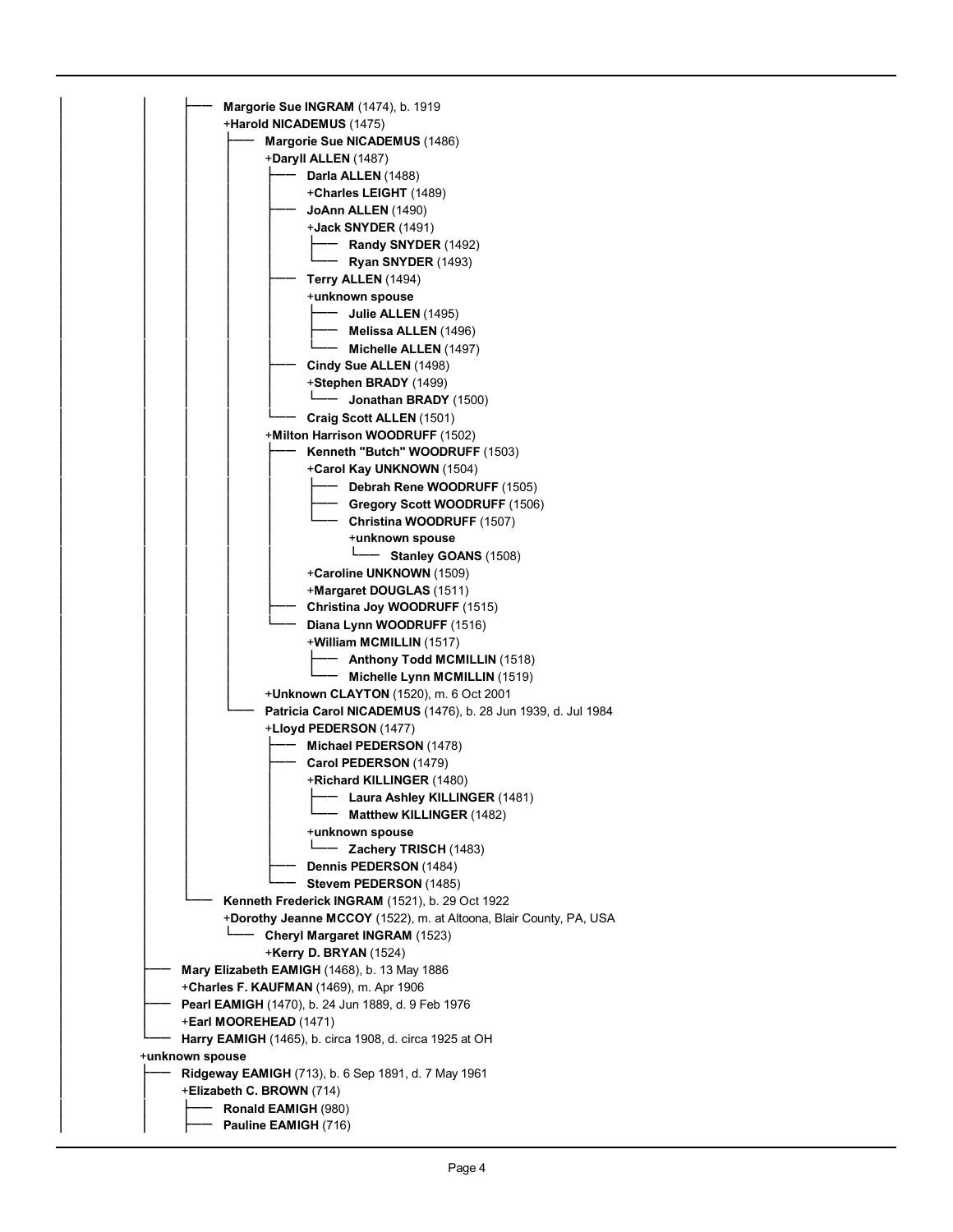| +Unknown BRUMBAUGH (717)                                                                                                  |  |
|---------------------------------------------------------------------------------------------------------------------------|--|
| Robert R. EAMIGH (718)                                                                                                    |  |
| +unknown spouse                                                                                                           |  |
| Robert EAMIGH (976)                                                                                                       |  |
| Ronald R. EAMIGH (977)                                                                                                    |  |
| +unknown spouse                                                                                                           |  |
| - Richard EAMIGH (979)                                                                                                    |  |
| Randy EAMIGH (978)                                                                                                        |  |
| Ryan EAMIGH (981)                                                                                                         |  |
| Richard EAMIGH (982)                                                                                                      |  |
| <b>Anna EAMIGH</b> (715), b. 26 Jan 1918 at Juniata, Altoona, PA, d. 18 Apr 1999 at Webster, Madison, IA                  |  |
| + <b>J. Ralph (Ras) ROYER</b> (1037), b. 2 Nov 1912 at Williamsburg, PA, m. 15 Jul 1940 at Winchester, VA, d. 15 Oct 2001 |  |
| Solomon O. EAMIGH (1473), b. 5 Jun 1895, d. 27 Aug 1915                                                                   |  |
| +unknown spouse                                                                                                           |  |
| <b>Uriah EAMIGH</b> (44), b. 22 Jun 1822, d. 5 May 1895                                                                   |  |
| +Mary CRUM (185), b. 29 Jun 1829, m. 1841?, d. 20 Jun 1858                                                                |  |
| <b>Barbara EAMIGH</b> (624), b. 1847                                                                                      |  |
| <b>Elizabeth EAMIGH (186), b. 1849</b>                                                                                    |  |
| <b>Margaret EAMIGH (983), b. 1853</b>                                                                                     |  |
| George William EAMIGH (66), b. 4 May 1855, d. 4 Jun 1924                                                                  |  |
| <b>+Annie (Anna) Elizabeth FLECK</b> (67), b. 28 Apr 1863 at Burke, VA, m. 18 Jun 1883, d. 11 Nov 1915                    |  |
| <b>Maurice W. EAMIGH</b> (36), b. 22 Dec 1882, d. 9 Jul 1928                                                              |  |
| +Kathryn Elizabeth ROLAND (37), b. 16 Nov 1884 at Bellwood, PA, m. 9 Jun 1904, d. 23 Oct 1983                             |  |
| Esker Vernon EAMIGH (427) (see above)<br>Francis Dean EAMIGH (3) (see above)                                              |  |
| Margaret Elizabeth (Peg) EAMIGH (428) (see above)                                                                         |  |
| Bessie Christina EAMIGH (69), b. 26 Feb 1885, d. 27 Dec 1965                                                              |  |
| +Ronald Earl LAUFFER (98), b. 28 Dec 1882, m. 26 Feb 1903, d. 4 Sep 1962                                                  |  |
| George Francis LAUFFER (219), b. 18 Jul 1903, d. 13 Jan 1981                                                              |  |
| +Ethel Viola LEWIS (250), b. 18 Aug 1904, m. 12 Jun 1924, d. 3 Jan 1998                                                   |  |
| Lorna Jeanne LAUFFER (251), b. 16 May 1925                                                                                |  |
| +George Samuel BAKER (439), b. 21 Jul 1925, m. 18 Aug 1946 at Johnstown, PA                                               |  |
| <b>Sharyn Lee BAKER</b> (440), b. 13 Oct 1947 at Johnstown, PA                                                            |  |
| +Frank MIGYANKA (554), b. 27 Aug 1947 at Johnstown, PA, m. 21 Oct 1967 at Johnstown, PA                                   |  |
| <b>Melissa Ann MIGYANKA</b> (555), b. 21 Mar 1973                                                                         |  |
| +Eric Michael HAHN (968), m. 17 Jun 1995                                                                                  |  |
| <b>Alisyn Noelle HAHN</b> (969), b. 12 Aug 2000                                                                           |  |
| Madisyn Nichole HAHN (970), b. Mar 2002                                                                                   |  |
| Kristal Lyn MIGYANKA (556), b. 5 Jun 1974                                                                                 |  |
| <b>+Rodney Eric BURGAN</b> (971), m. 28 Dec 1996                                                                          |  |
| Benjamin Arthur BURGAN (972), b. 9 Sep 2000                                                                               |  |
| Courtney Lyn BURGAN (973), b. 25 Apr 2003                                                                                 |  |
| Kenneth George BAKER (441), b. 23 Jan 1950 at Johnstown, PA<br>+Penelope HIGGINS (557), b. 30 Apr 1955, m. 20 Jun 1976    |  |
| <b>Erin Michelle BAKER</b> (558), b. say 24 1978                                                                          |  |
| +Timothy John SPAHR Jr. (974), m. 24 Mar 2001                                                                             |  |
| Laurie Beth BAKER (559), b. 16 Dec 1979                                                                                   |  |
| <b>Kathie Sue BAKER</b> (442), b. 17 Jun 1951                                                                             |  |
| +Steven Howell SAUDERS (560), m. 26 Aug 1972                                                                              |  |
| +Thomas Edward CONNER (561), m. 19 Dec 1987                                                                               |  |
| Elizabeth Ann CONNER (562), b. 12 Jul 1988                                                                                |  |
| Matthew George CONNER (563), b. 13 Dec 1989                                                                               |  |
| <b>George Francis LAUFFER Jr.</b> (253), b. 4 Jan 1927, d. 10 Mar 1966                                                    |  |
| +Alma Louis ROUZER (443), b. 27 Jan 1929, m. 20 Jan 1950                                                                  |  |
| Lora Lynn LAUFFER (444), b. 9 Jun 1950 at Johnstown, PA                                                                   |  |
| <b>+Bruce Clyde SCHLOSSER</b> (564), b. 20 Jan 1947, m. 16 Jun 1972 at Johnstown, PA                                      |  |
| Amy Ranee SCHLOSSER (565), b. 16 Oct 1970 at Johnstown, PA                                                                |  |
| +Wayne Joseph ANDERSON (1093), b. 26 Nov 1965, m. 26 Aug 2000                                                             |  |
| Darcie Lynn SCHLOSSER (966), b. 24 May 1973 at Johnstown, PA                                                              |  |
| Kyle Edward SCHLOSSER (967), b. 7 Sep 1976 at Johnstown, PA, d. 27 Mar 1999                                               |  |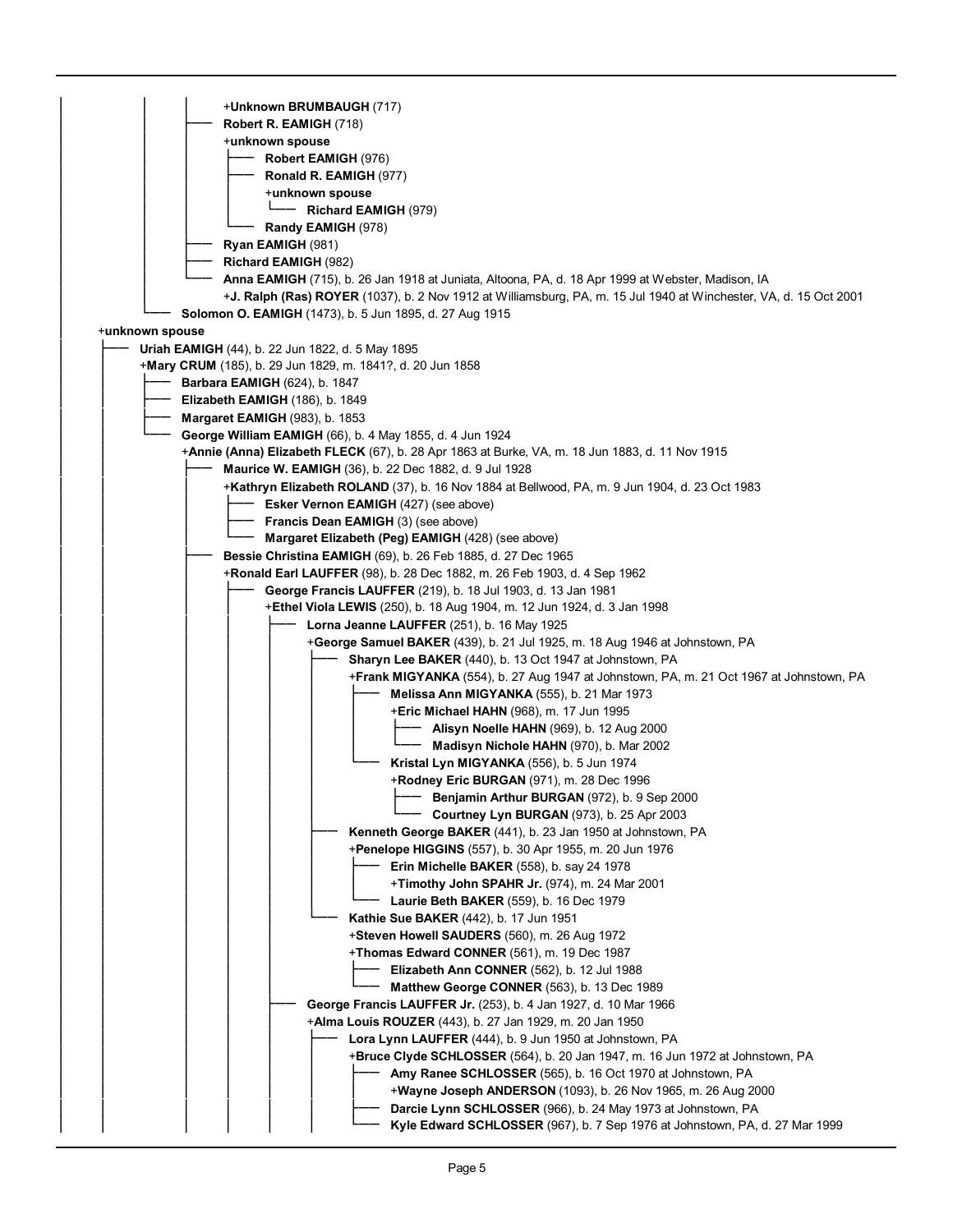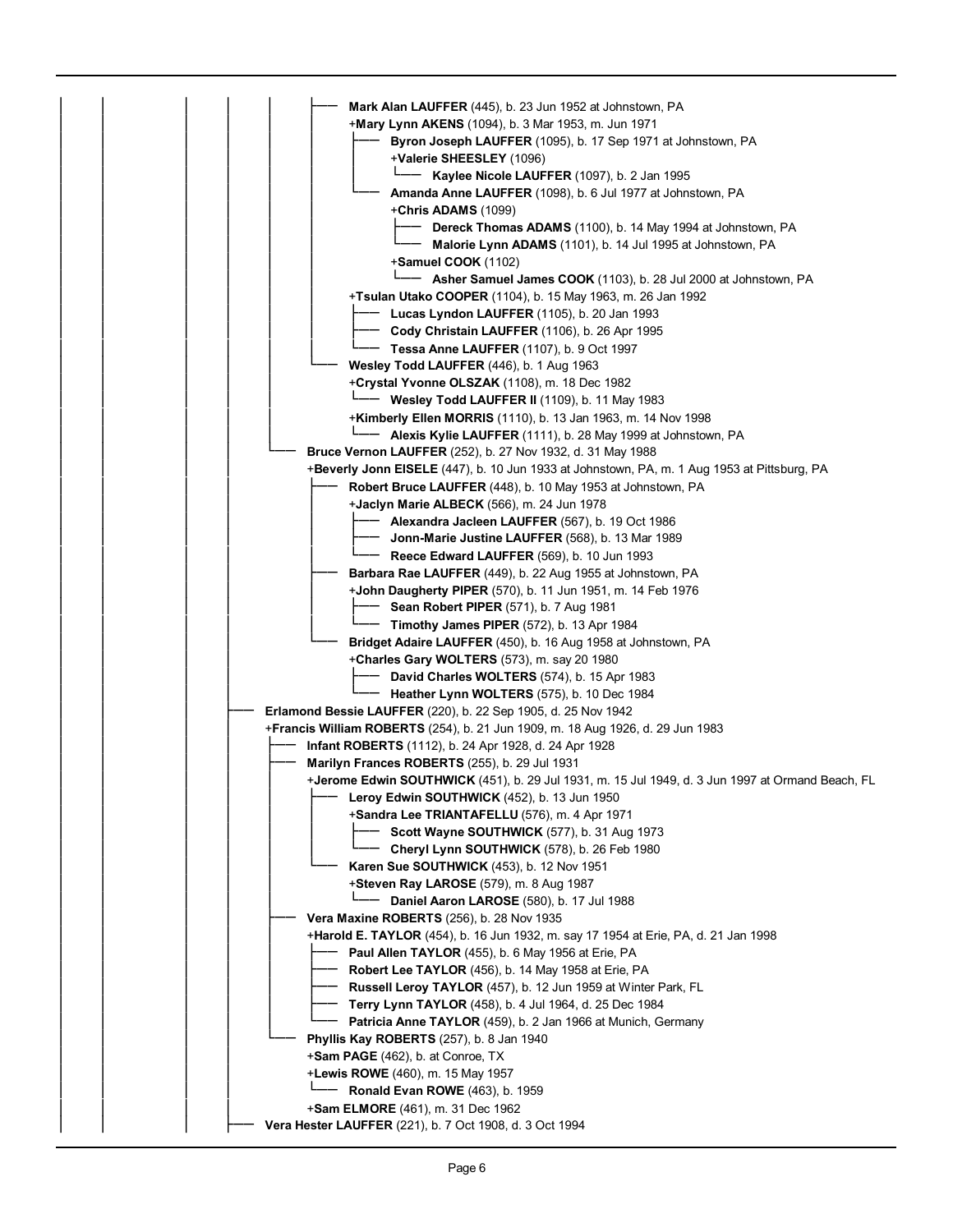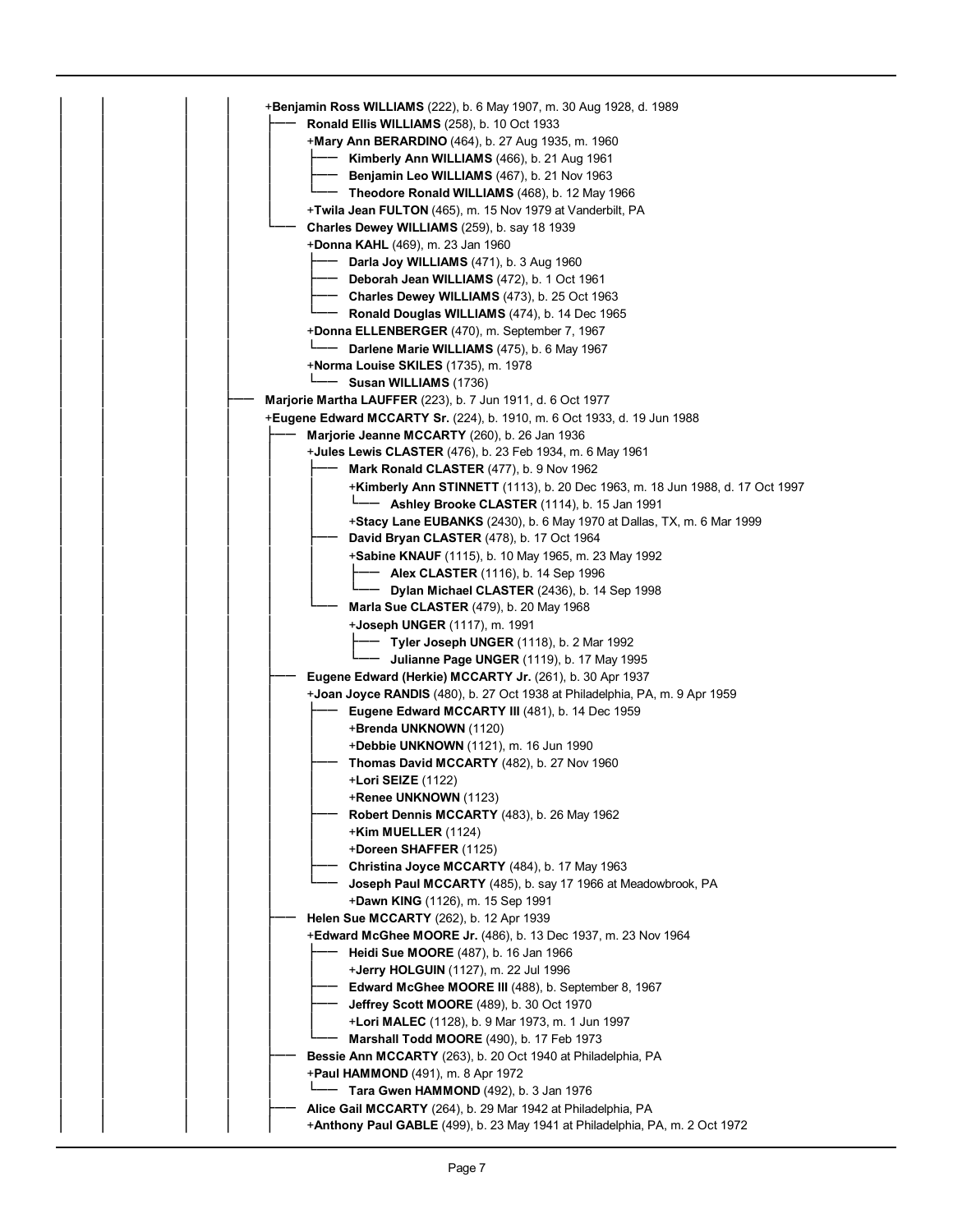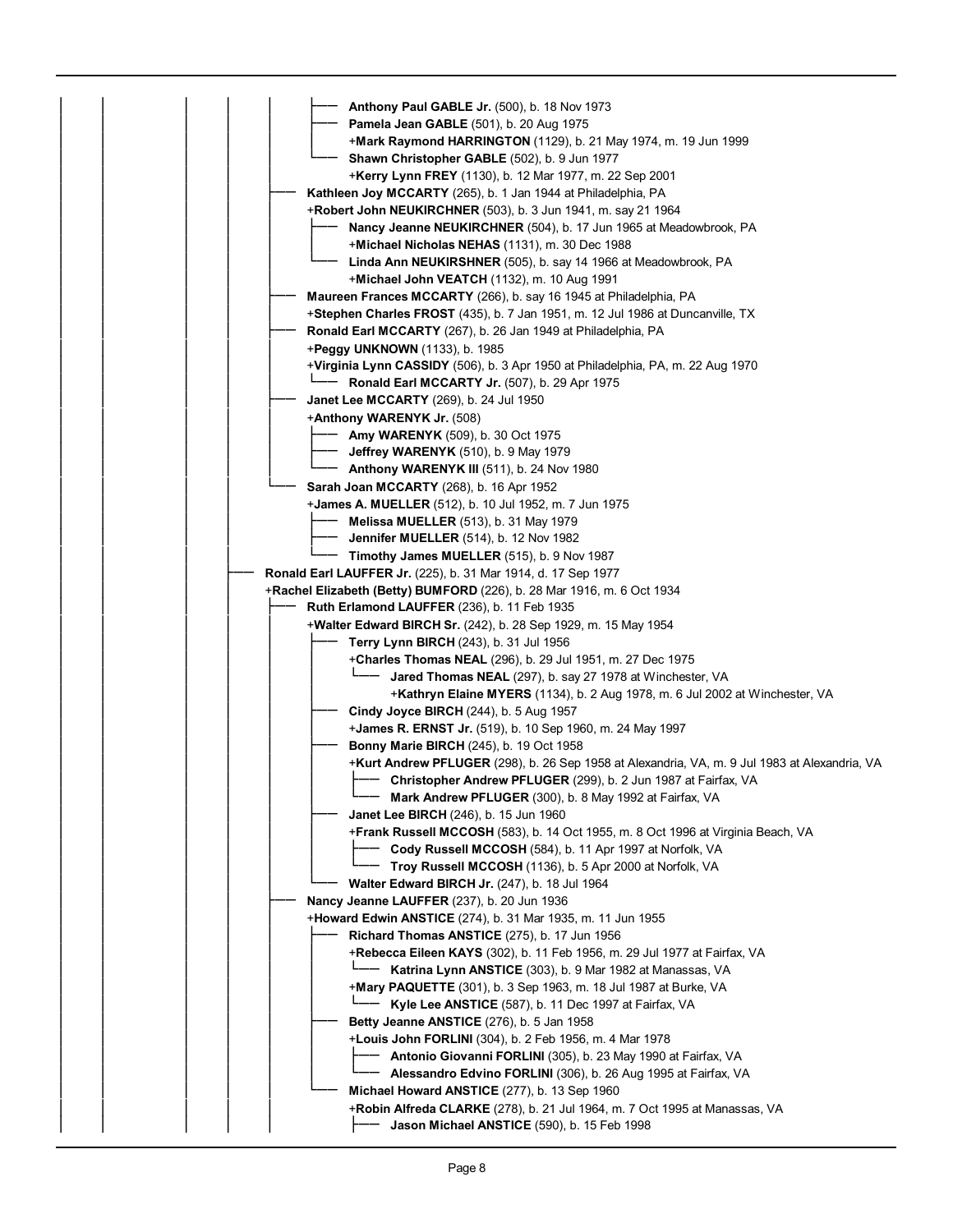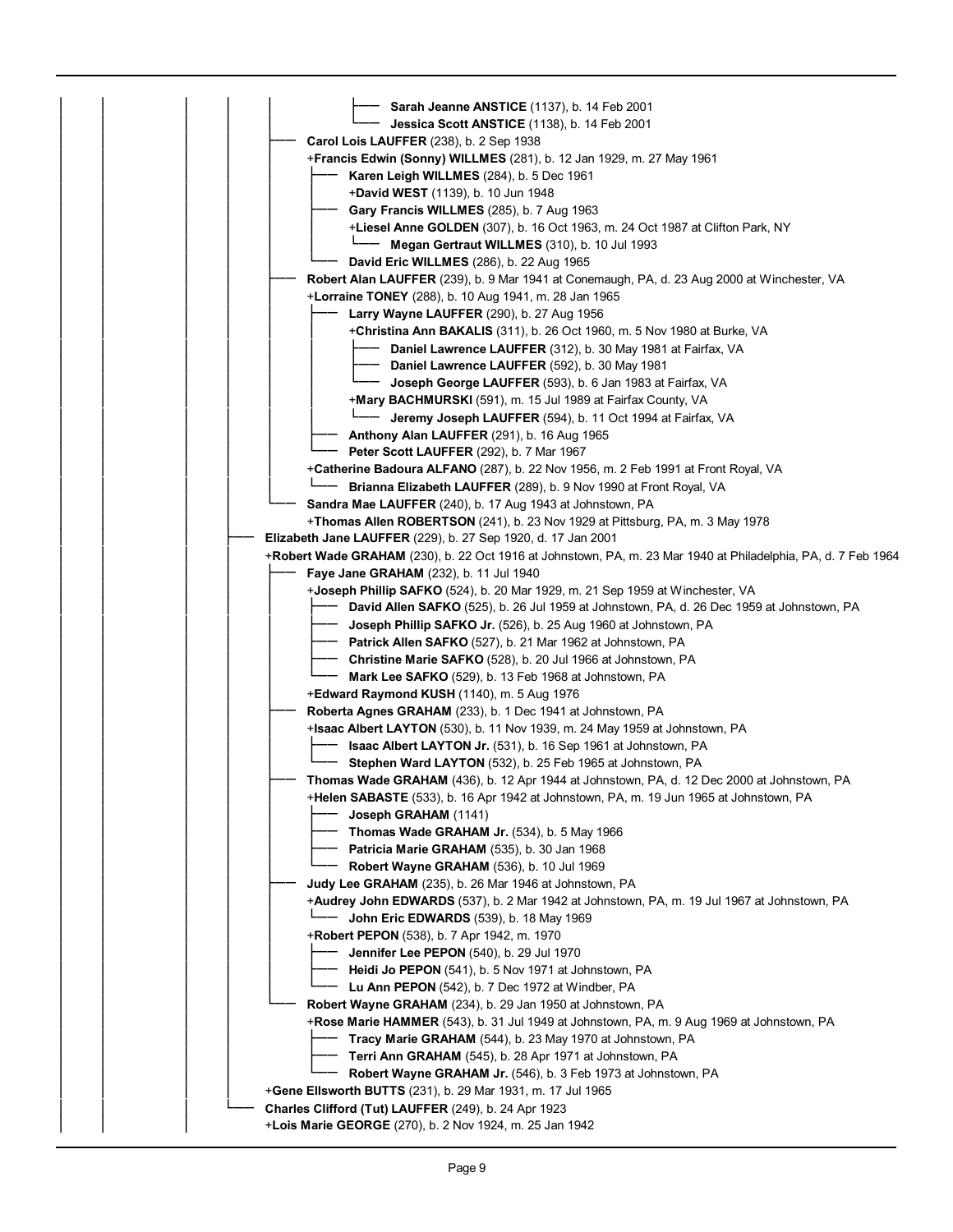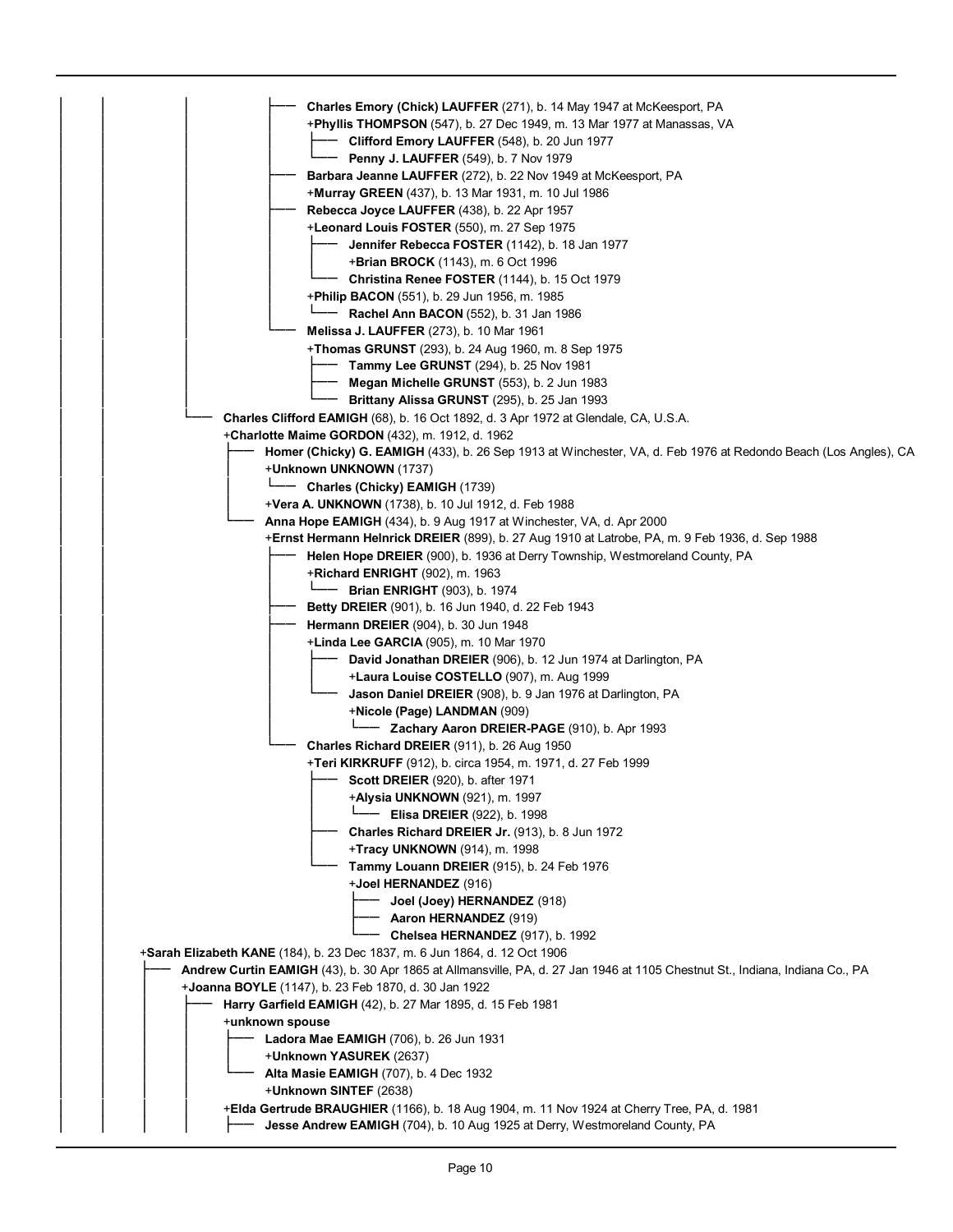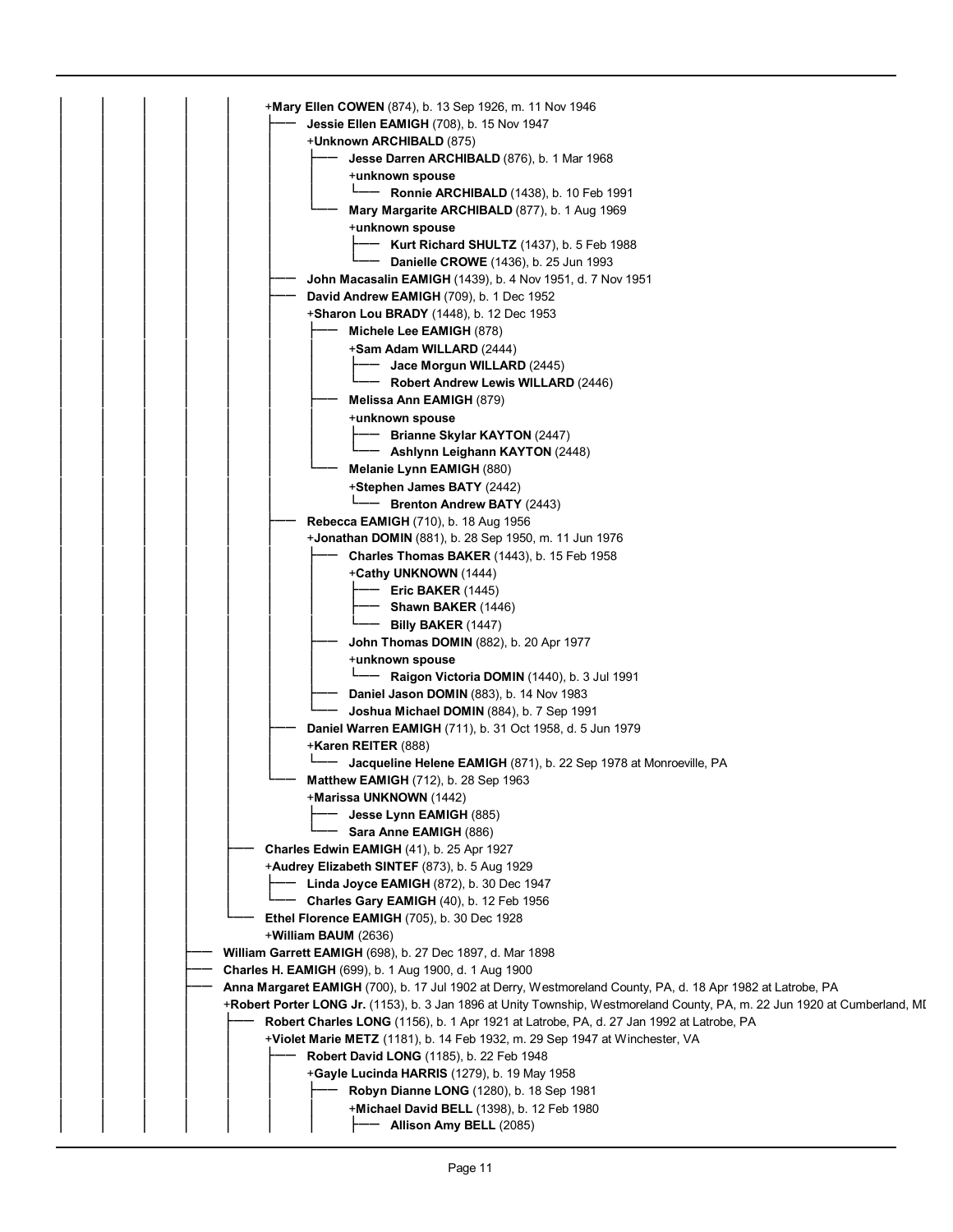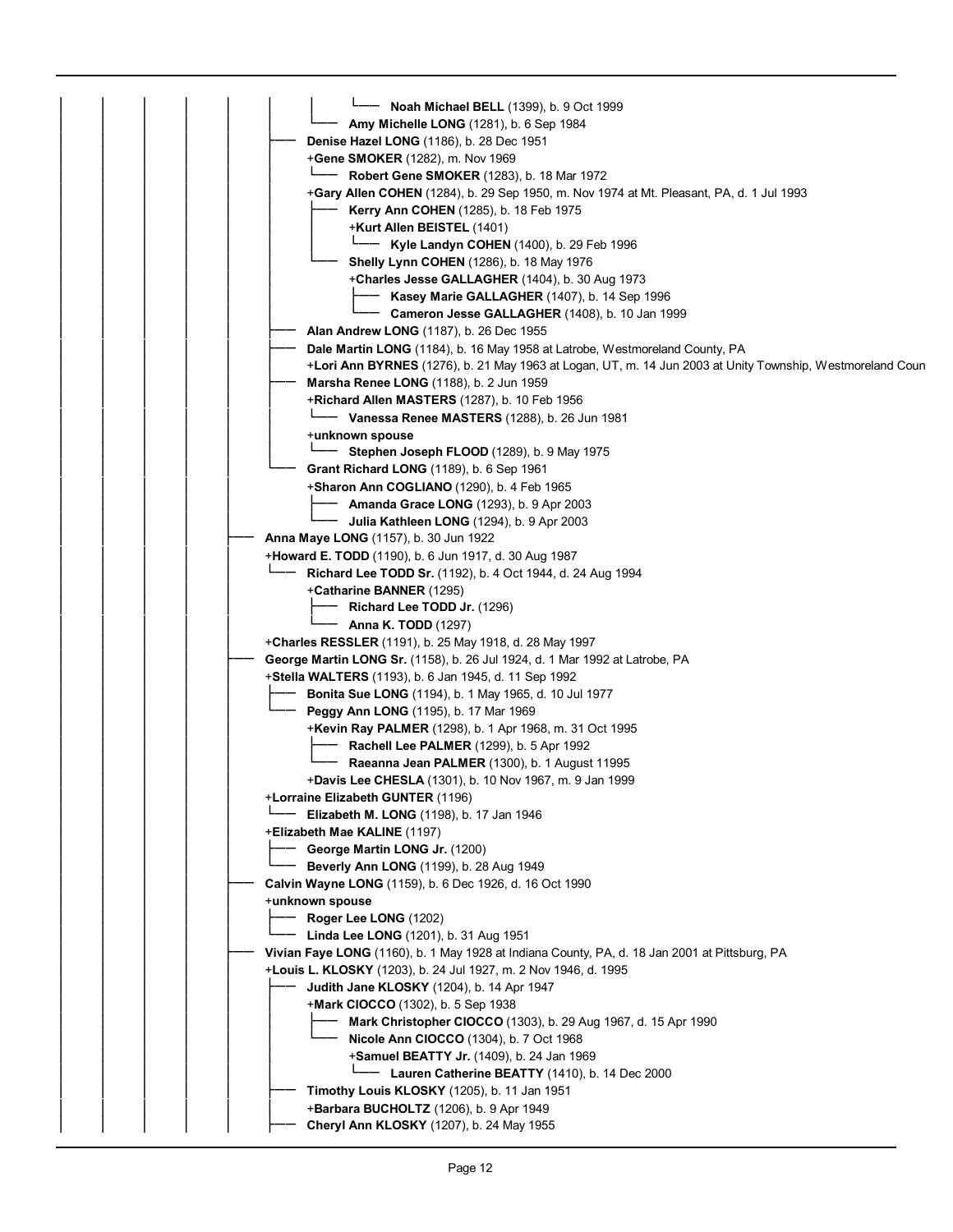| +Roy Dean PIPER (1305), b. 23 Jul 1955, m. 10 May 1975 at Youngstown, PA                                              |
|-----------------------------------------------------------------------------------------------------------------------|
| Stephanie Ann PIPER (1306), b. 23 Sep 1981                                                                            |
| <b>Jerrod Dean PIPER</b> (1307), b. 21 May 1985                                                                       |
|                                                                                                                       |
| Clayton Scott KLOSKY (1208), b. 8 Aug 1960                                                                            |
| +Loretta Lee WARE (1308), b. 4 Jan 1970                                                                               |
| <b>Justin R. KLOSKY</b> (1309), b. 11 Feb 1987                                                                        |
| Cody Louis KLOSKY (1310), b. 29 Aug 1989                                                                              |
| Candice Faye KLOSKY (1311), b. 4 Apr 1992                                                                             |
| Daniel Warren KLOSKY (1209), b. 5 Jun 1964                                                                            |
| +unknown spouse                                                                                                       |
| - Ashley Lynn KLOSKY (1312), b. 21 Jul 1993                                                                           |
| +Kathy Lynn TROY (1313), m. 28 Oct 2000                                                                               |
| Roberta Jean LONG (1161), b. 27 Aug 1930 at Latrobe, Westmoreland County, PA, d. 29 Jan 1999 at Lloydsville, Unity To |
| $+$ Gerald HAASE (1210)                                                                                               |
|                                                                                                                       |
| <b>Gladys Marie HAASE</b> (1211), b. 18 Dec 1947                                                                      |
| <b>+Francis Patrick KEOUGH</b> (1314), b. 7 Mar 1941, m. 6 Jul 1963, d. 18 Jan 1995                                   |
| Edith Virginia KEOUGH $(1315)$ , b. $\{31 \text{ Jul } 1965\}$                                                        |
| +David Brian STITT (1411), b. {14 Feb 1964}, m. {12 May 1984}                                                         |
| Haley Janelle STITT (1412), b. 4 Aug 1989                                                                             |
| Julie Caitlin STITT (1413), b. 12 Aug 1995                                                                            |
| Colleen Marie KEOUGH (1316), b. 2 Jan 1969                                                                            |
| +Norman Leroy LENTZ (1417), b. 26 Apr 1965, m. 27 Feb 1988                                                            |
| Brittany Lauren KEOUGH (1418), b. 23 Aug 1991                                                                         |
| <b>Shane Alston KEOUGH</b> (1419), b. 24 Jan 1993                                                                     |
| +John Bernard LAUFER (1414), b. 27 Dec 1968, m. 21 Sep 1997                                                           |
| <b>Brendon Francis LAUFER</b> (1415), b. 30 May 1997                                                                  |
| <b>Kaytlin Risa LAUFER</b> (1416), b. 24 Aug 1998                                                                     |
| John Julius LAUFER Jr. (1536), b. 21 Dec 2003                                                                         |
| Vincent Patrick KEOUGH (1317), b. 17 Feb 1971                                                                         |
|                                                                                                                       |
| <b>Francis Moses KEOUGH (1318), b. 25 Jun 1974</b>                                                                    |
| +Jennifer Lee HOFFER (1319), b. 2 Oct 1977, m. 9 Oct 1999                                                             |
| Roberta Margaret HAASE (1212), b. 29 Aug 1949                                                                         |
| +George William GUIDOS (1320), b. 31 Aug 1950, m. 31 Oct 1970                                                         |
| Jeffery Scott GUIDOS (1321), b. 25 Jul 1972                                                                           |
| Scott Edward GUIDOS (1322), b. 14 Apr 1975                                                                            |
| Gerald Henry HAASE (1215), b. 19 Sep 1950                                                                             |
| +Sharon Jean COX (1331), b. 20 Jul 1952, m. 29 Jul 1969                                                               |
| Tina Michelle HAASE (1334), b. 30 Nov 1970                                                                            |
| +Charles Edward RICE Sr. (1433), b. 27 Jul 1969, m. 22 Jul 1989                                                       |
| <b>-- Charles Edward RICE Jr.</b> (1434), b. 12 Jul 1990                                                              |
| +unknown spouse                                                                                                       |
| <b>Gerald Francis PAYNE</b> (1430), b. 17 Sep 1994                                                                    |
| Steven Tyler HAASE (1431), b. 2 Aug 1996                                                                              |
| <b>Justin Lee UPHOLD</b> (1432), b. 1 Sep 1998                                                                        |
|                                                                                                                       |
| Jeremy Jason HAASE (1332), b. 25 Jul 1974, d. 10 May 1976                                                             |
| Jamie Lee HAASE (1333), b. 15 Jun 1975                                                                                |
| +Mary Martha GIBBS (1427), b. 28 Oct 1975, m. 24 Dec 1993                                                             |
| <b>Travis Lee HAASE</b> (1428), b. 14 Jan 1993                                                                        |
| <b>- Marie Katlyn HAASE</b> (1429), b. 12 Jun 1997                                                                    |
| <b>Edward Charles HAASE</b> (1216), b. 15 Feb 1952                                                                    |
| <b>+Ellen KOPCHO (1335)</b>                                                                                           |
| - Christopher Aaron HAASE (1336), b. 7 Apr 1981                                                                       |
| Marla Jean HAASE (1213), b. 23 Jun 1954                                                                               |
| +Richard Wayne STRAYER (1323), b. 15 Dec 1953, m. 17 Dec 1971                                                         |
| Michelle Lynn STRAYER (1324), b. 25 Apr 1972                                                                          |
| +Patrick Nicholas CRAWLEY (1420), b. 17 Mar 1972, m. 21 Oct 1995 at Latrobe, PA                                       |
| Paige Elizabeth CRAWLEY (1421), b. 28 Nov 2000                                                                        |
| Michael Wayne STRAYER (1325), b. 30 Nov 1973                                                                          |
| Malissa Ann STRAYER (1326), b. 16 May 1975                                                                            |
| Malinda Sue STRAYER (1327), b. 6 Dec 1977                                                                             |
|                                                                                                                       |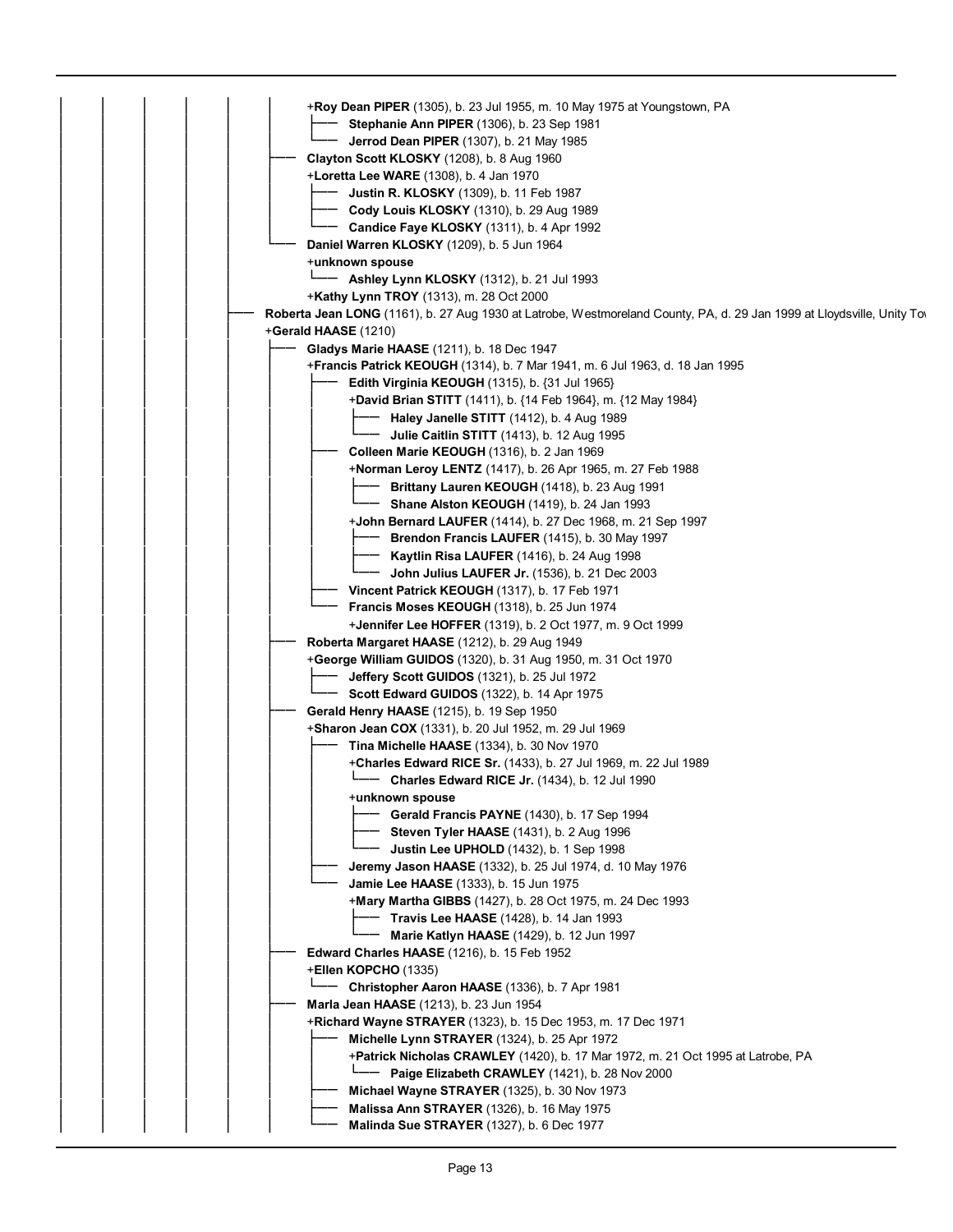|  |  | Darlene Faye HAASE (1214), b. 8 Dec 1955                                                            |
|--|--|-----------------------------------------------------------------------------------------------------|
|  |  | <b>+Harry Bowser HISSEM</b> (1328), b. 27 Jul 1954, d. 27 Jul 1995                                  |
|  |  | <b>Jason George HISSEM</b> (1329), b. 22 Sep 1973                                                   |
|  |  | +Teresa Marie PLATT (1422), b. 4 Oct 1975, m. 15 May 1993                                           |
|  |  | <b>- Shelby Jay HISSEM</b> (1423), b. 2 Oct 1993                                                    |
|  |  | Jason George HISSEM (1424), b. 25 Oct 1997                                                          |
|  |  | Benjamin Wayne HISSEM Sr. (1330), b. 15 Nov 1977                                                    |
|  |  | +unknown spouse                                                                                     |
|  |  | Benjamin Wayne HISSEM Jr. (1426), b. 9 Feb 2000                                                     |
|  |  | Taylor Casandra UNZICKER (1435), b. 9 Feb 2000                                                      |
|  |  | +Donna BARHART (1425), m. 8 Sep 2001 at Twin Lakes, Unity Township, Westmoreland County, PA         |
|  |  | <b>Robert William HAASE</b> (1217), b. 5 Jan 1958                                                   |
|  |  | +Michelle CRUSAN (1337), b. 21 Aug 1961, m. 18 Jul 1980                                             |
|  |  | <b>Johnathan Del HAASE</b> (1338), b. 14 Mar 1981                                                   |
|  |  | <b>Tia Rae HAASE</b> (1339), b. 10 Jul 1986                                                         |
|  |  | Andrew Justin HAASE (1340), b. 5 Feb 1989                                                           |
|  |  | <b>Brian Lee HAASE</b> (1218), b. 14 Sep 1961                                                       |
|  |  | <b>Edwin Blaine LONG</b> (1162), b. 28 Feb 1932 at Latrobe, Westmoreland County, PA                 |
|  |  | <b>+Ella May DUNEHUE</b> (1219), b. 13 Oct 1934, m. 5 Dec 1953 at Latrobe, PA                       |
|  |  | <b>Edwin Bruce LONG</b> (1220), b. 26 Sep 1954                                                      |
|  |  | +Kathleen Joyce SEDLAK (1221), b. 25 Jun 1958, m. 3 Sep 1995 at Reston, Virginia                    |
|  |  | Debra Ann LONG (1222), b. 9 Oct 1956                                                                |
|  |  | +Gregory Paul KOZEMCHAK (1341)                                                                      |
|  |  | Sarah Jean KOZEMCHAK (1342), b. 19 Nov 1979                                                         |
|  |  | Gregory Paul KOZEMCHAK (1343), b. 14 Aug 1981                                                       |
|  |  | +David Henry MILLER (1344), m. 28 May 2003 at Latrobe, Westmoreland County, PA                      |
|  |  | Nancy Gail LONG (1223), b. 1 Nov 1957                                                               |
|  |  | +Robert Wayne HEMMINGER (1345), b. 25 Oct 1957, m. 15 Aug 1981 at Darlington, PA                    |
|  |  | - Robert Scott HEMMINGER (1346), b. 6 Oct 1982                                                      |
|  |  | Kala Marie HEMMINGER (1347), b. 9 Apr 1985                                                          |
|  |  | <b>Samantha Jo HEMMINGER</b> (1348), b. 30 Nov 1987                                                 |
|  |  | Joshua Chay HEMMINGER (1349), b. 2 Nov 1990                                                         |
|  |  | Cindy Faye LONG (1224), b. 6 Mar 1959                                                               |
|  |  | +unknown spouse                                                                                     |
|  |  | Christopher Joseph LONG (1350), b. 31 Oct 1979                                                      |
|  |  | +Kevin Howard WALTERS (1351), b. 21 Aug 1963, m. 21 Aug 1999                                        |
|  |  | Kyle James WALTERS (1352), b. 15 Oct 1998                                                           |
|  |  | Douglas Craig LONG (1225), b. 12 Oct 1961                                                           |
|  |  | +Teresa Rose RIFFLE (1353), b. 30 May 1968, m. 26 Aug 1989                                          |
|  |  | <b>Blaine Edwin LONG</b> (1354), b. 19 Apr 1990                                                     |
|  |  | Steven Michael LONG (1355), b. 24 Aug 1992                                                          |
|  |  | <b>Melissa Mae LONG</b> (1356), b. 19 Dec 1994                                                      |
|  |  | Brenda Lee LONG (1226), b. 10 Oct 1964                                                              |
|  |  |                                                                                                     |
|  |  | <b>+Frank Robert GORTON</b> (1227), b. 2 Aug 1952                                                   |
|  |  | Roger Wayne LONG (1228), b. 18 Nov 1969                                                             |
|  |  | Alvin Lewis LONG (1163), b. 12 Aug 1936                                                             |
|  |  | +Kay Maureen CONNER (1229), b. 17 Apr 1938, m. 13 Nov 1957 at Winchester, VA                        |
|  |  | Kimberly Maureen LONG (1230), b. 28 Jun 1959                                                        |
|  |  | +James Emory BALLASH (1357), b. 1 Nov 1956, m. 19 Apr 1980 at Latrobe, PA                           |
|  |  | Nathan James BALLASH (1358), b. 14 May 1987                                                         |
|  |  | Joshua Porter BALLASH (1359), b. 24 Mar 1991                                                        |
|  |  | Lewis Kevin LONG (1231), b. 28 Nov 1962                                                             |
|  |  | Corey Lane LONG (1232), b. 22 Jan 1964                                                              |
|  |  | <b>Richard Bell LONG</b> (1164), b. 25 Aug 1938 at Latrobe, Westmoreland County, PA                 |
|  |  | +Mary Ann DOLLAR (1233), b. 21 Feb 1940 at Latrobe, PA, m. 26 Oct 1959 at Winchester, VA            |
|  |  | Teresa Faye LONG (1236), b. 19 Jul 1963 at Latrobe, PA                                              |
|  |  | +James Donavon KERZMAN (1360), b. 6 May 1961 at Gary, Indiana, m. 30 May 1981 at Valpraiso, Indiana |
|  |  | Alyson Faye KERZMAN (1363), b. 30 Mar 1987                                                          |
|  |  | Samantha Lee KERZMAN (1364), b. 28 Jan 1990                                                         |
|  |  | Karen Ann LONG (1237), b. 27 Feb 1965 at Latrobe, PA                                                |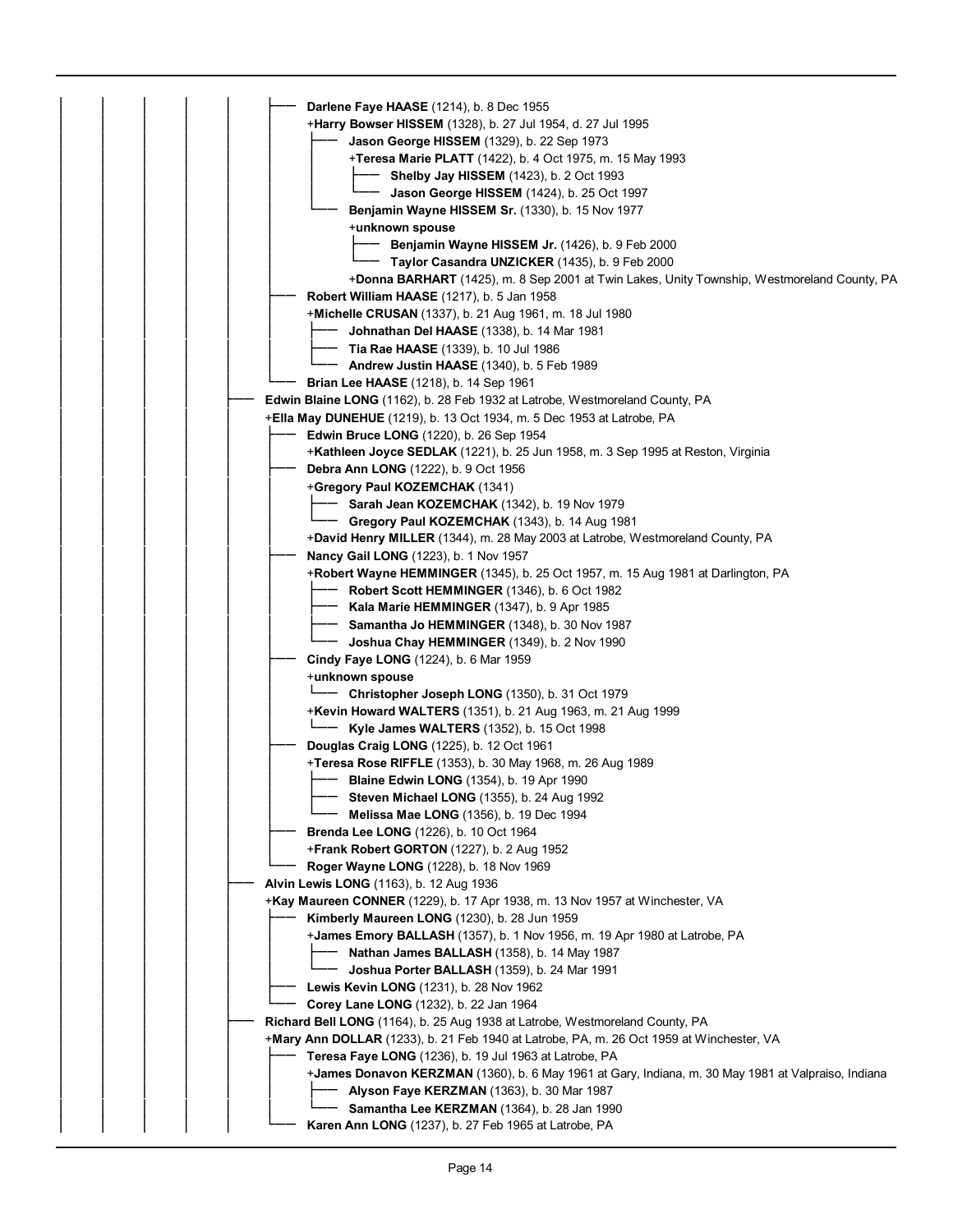| <b>+Frank MARSH</b> (1238), b. 29 Nov 1951, m. 27 May 2000                                                      |
|-----------------------------------------------------------------------------------------------------------------|
| Roger Lee LONG (1165), b. 24 Aug 1944, d. 15 Feb 1966 at Latrobe, Westmoreland County, PA                       |
| <b>+Barbra MUSNUG</b> (1239), b. 12 May 1949, m. 1 May 1965 at Latrobe, PA                                      |
| <b>L</b> —— <b>Connie Lynn LONG</b> (1240), b. 25 Oct 1965                                                      |
| <b>Isabelle Nellie EAMIGH</b> (701), b. 27 Nov 1904, d. 13 Dec 1981                                             |
| +Jacob Andrew COLE (1167), b. 9 Jun 1889, d. 18 Oct 1944                                                        |
| Jacob Edward COLE Sr. (1168), b. 21 Sep 1921 at Derry, Westmoreland County, PA, d. 10 Oct 1954                  |
| +Helen Mae BURNS (1241), b. 29 May 1927, m. 25 Jan 1947 at Blairsville, PA, d. 17 Jul 1957                      |
| <b>Ronald COLE (2639)</b>                                                                                       |
| Charles Francis COLE (2640), b. 14 Apr 1924, d. 10 Oct 1981                                                     |
| Baby Boy COLE (1242), b. 24 Jun 1947, d. 24 Jun 1947                                                            |
| Jacob Edward COLE Jr. (1243), b. 6 Aug 1948                                                                     |
| + <b>Jacqueline GEFROVICH</b> (1365)                                                                            |
| <b>Melissa COLE</b> (1366), b. 21 Apr 1971                                                                      |
| <b>Marcy COLE</b> (1367), b. 21 Jun 1974                                                                        |
| +Shirley DOPKOWSKI (1368)                                                                                       |
| Danielle Amy COLE (1369)                                                                                        |
| Heather Lynn COLE (1370)                                                                                        |
| <b>Jacob Edward COLE III</b> (1371), b. 9 Feb 1991, d. 9 Feb 1991                                               |
| Kathleen Elizabeth COLE (1245), b. 9 Sep 1949 at Latrobe, Westmoreland County, PA, d. 20 Nov 2002 at Derry To   |
| +Louis R. CAROTA Jr. (1377), b. 23 Dec 1946                                                                     |
| <b>Louis R. CAROTA III</b> (1378), b. 14 Mar 1976                                                               |
| <b>Michael A. CAROTA</b> (1379), b. 30 Jul 1978                                                                 |
| +Fred HUGHES (1380)                                                                                             |
| William Michael COLE Sr. (1244), b. 29 Jun 1952                                                                 |
| +Loretta Jean PISHKO (1375), b. 10 Jun 1954                                                                     |
| - William Michael COLE Jr. (1376), b. 18 May 1976                                                               |
| Charles Francis COLE (1169), b. 14 Aug 1924 at Derry, Westmoreland County, PA, d. 6 Oct 1981                    |
| Anna Ruth COLE (1170), b. 12 Apr 1927 at Latrobe, Westmoreland County, PA                                       |
| +Jack G. JONES (1246), b. 16 Apr 1927, m. 20 Sep 1944, d. 9 Feb 1981                                            |
| Nancy Ann JONES (1247), b. 14 Mar 1950 at Mt. Pleasant, Westmoreland County, PA                                 |
| +Robert E. KIRKLAND (1381), b. 22 Jun 1945<br>Kimberly Ann KIRKLAND (1382), b. 25 Feb 1972                      |
| +Larry Paul HOOD (1383), b. 20 Sep 1950, m. 20 Sep 1978                                                         |
| Jack W. JONES (1248), b. 13 Mar 1953, d. 18 Jan 1987                                                            |
| +Celeste ALBUERQUERQUE (1384), b. 21 Jul 1948, m. 28 Jun 1980, d. Apr 1986                                      |
| $L$ —— Tracy Lynn JONES (1385), b. 10 Dec 1985                                                                  |
| Karen Sue JONES (1249), b. 29 Sep 1965                                                                          |
| +William Lee BARRON (2641)                                                                                      |
| William Lee JONES (2642), b. 6 Jan 1985 at RI, USA                                                              |
| Marissa Anne JONES (2643), b. 1 Feb 1987 at RI, USA                                                             |
| Jacquelyn Ruth JONES (2644), b. 20 Jan 1989                                                                     |
| Lewis/Louis Leroy COLE (1171), b. 6 Dec 1929 at Youngstown, Ohio                                                |
| +Rita Jean SONAFELT (1250), b. 2 Jan 1932 at Latrobe, Westmoreland County, PA, m. 29 Jan 1951                   |
| Lewis/Louis Lee COLE (1251), b. 3 Jun 1951                                                                      |
| <b>Linda Susan COLE</b> (1252), b. 12 Feb 1953 at Latrobe, Westmoreland County, PA                              |
| +Kenneth Wayne HAWK Sr. (1386), b. 3 Nov 1950 at Jeannette, Westmoreland County, PA, m. 7 Jan 1972              |
| Kenneth Wayne HAWK Jr. (1387), b. 2 Apr 1978 at Latrobe, Westmoreland County, PA                                |
| Kevin Lee HAWK (1388), b. 15 May 1980 at Latrobe, Westmoreland County, PA                                       |
| Jane Elaine COLE (1253), b. 16 Aug 1954 at Latrobe, Westmoreland County, PA                                     |
| +Joseph Albert SISKA (1389), b. 13 Feb 1955 at Mount Plesant, Westmoreland County, PA, m. 15 Oct 1977           |
| Jennifer Lynn SISKA (1390), b. 9 Nov 1981 at Latrobe, Westmoreland County, PA                                   |
| Janelle Nicole SISKA (1391), b. 15 Mar 1983 at Latrobe, Westmoreland County, PA                                 |
| Jaime Renee SISKA (1392), b. 10 Dec 1985 at Latrobe, Westmoreland County, PA                                    |
| Kenneth Karl COLE (1254), b. 4 Apr 1967                                                                         |
| Harry James COLE (1172), b. 26 Dec 1931 at Carney Station, Westmoreland County, PA                              |
| +Patricia (Pat) UNKNOWN (2645)                                                                                  |
| Walter Eugene (Dean) COLE Sr. (1173), b. 27 May 1934 at Carney Station, Westmoreland County, PA, d. 13 Sep 1994 |
| +Alberta E. PLUMMER (1255), b. 17 Aug 1934                                                                      |
| <b>Dianna Lynn COLE</b> (1256), b. 12 Dec 1956, d. 12 Dec 1956                                                  |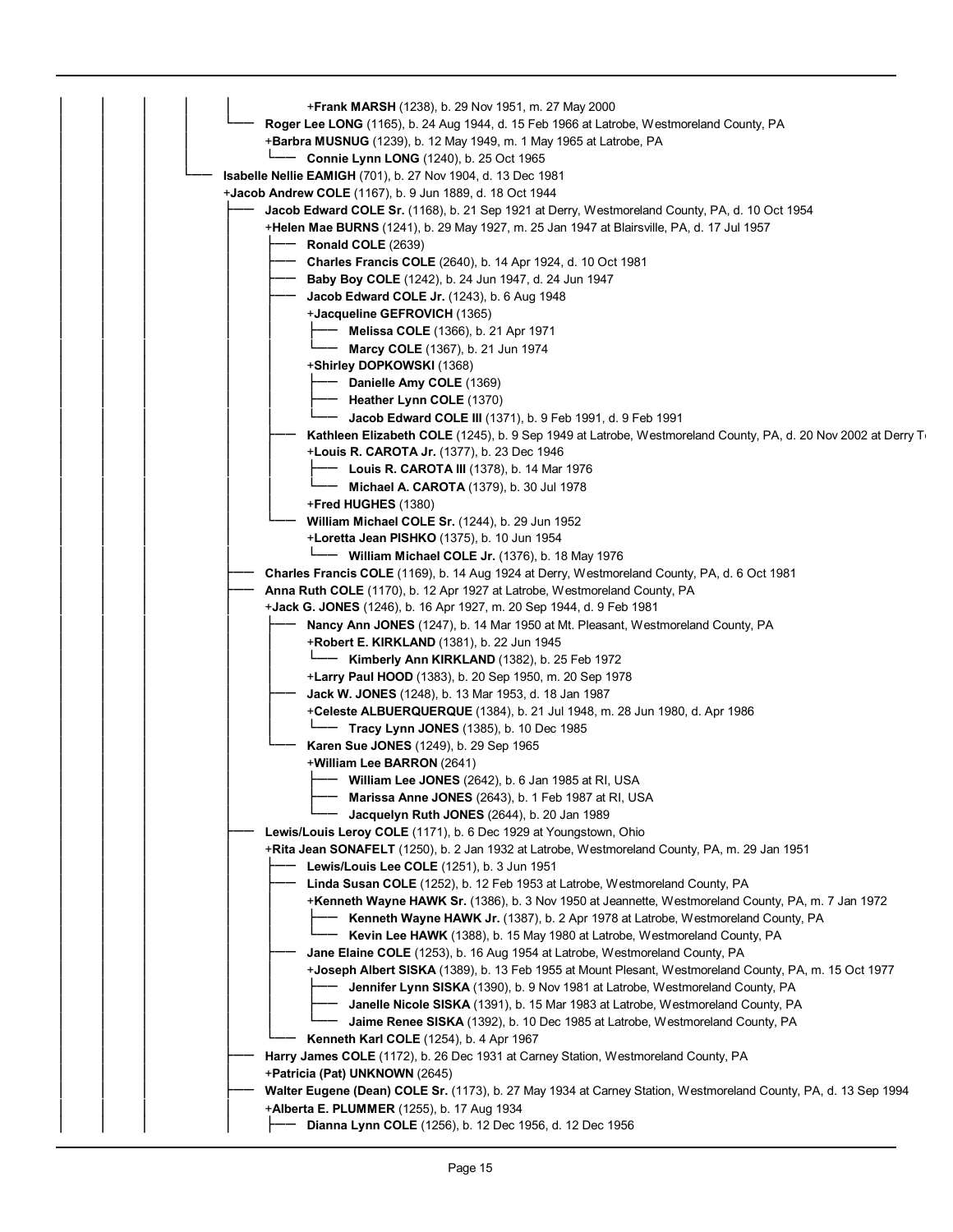| Karen Sue COLE (1257), b. 7 Jul 1958, d. 20 Jul 1958                                                                 |
|----------------------------------------------------------------------------------------------------------------------|
| Walter Eugene COLE Jr. (1258), b. 14 Jan 1960                                                                        |
| +Laura PIPER (1259)                                                                                                  |
| Robert Joseph COLE Sr. (1174), b. 26 Sep 1938 at Beatty Station, Unity Township, Westmoreland County, PA, d. 11 Aug  |
| <b>Elaine Ann OVERLEY</b> (1260), b. 15 Jun 1940                                                                     |
| <b>Robert Joseph COLE Jr.</b> (1261), b. 17 Aug 1961                                                                 |
| Carrie Ann COLE (1262), b. 22 Jan 1968                                                                               |
| +Unknown WEIERS (2646)                                                                                               |
| Francis (Franny) Keith COLE (1263), b. 1 Apr 1969                                                                    |
| Gail Elaine COLE (1264), b. 16 Dec 1973                                                                              |
| +Unknown SIMMS (2647)                                                                                                |
| <b>Jason Edward COLE</b> (1265), b. 22 Feb 1983                                                                      |
| Margaret Elizabeth COLE (1175), b. 13 Mar 1941 at Beatty Station, Unity Township, Westmoreland County, PA            |
| $+$ Robert Karl BARGER Sr. (1266), b. 2 Feb 1937                                                                     |
| <b>Baby Girl BARGER</b> (1267), b. 12 Jan 1959, d. 12 Jan 1959                                                       |
| Deborah Louis BARGER (1268), b. 1 Nov 1959                                                                           |
| +Unknown RICHARDS (1394)                                                                                             |
| <b>Chasity Marie RICHARDS</b> (1393), b. 27 Jun 1978                                                                 |
| Robert Karl BARGER Jr. (1269), b. 2 May 1961                                                                         |
| <b>+Faith Ann CRUSAN</b> (1395), b. 4 May 1965, m. 18 Mar 1980                                                       |
| <b>Robert Karl BARGER III</b> (1396), b. 24 Jul 1980                                                                 |
| Beth Ann Cusan BARGER (1397), b. 9 Jul 1981                                                                          |
| <b>James Lee BARGER</b> (1270), b. 8 Sep 1962                                                                        |
| Sandra Ellen BARGER (1271), b. 9 Feb 1965                                                                            |
| <b>+Dale Aaron BUCHANAN</b> (1272), b. 5 Sep 1959, m. 14 Nov 1981                                                    |
| <b>Margaret Ann BARGER</b> (1273), b. 15 Feb 1967                                                                    |
| <b>Baby Girl BARGER</b> (1274), b. 7 Nov 1967, d. 7 Nov 1967                                                         |
| Marc Andrew BARGER (1275), b. 22 Aug 1971                                                                            |
| +unknown spouse                                                                                                      |
| Lottie Florence EAMIGH (702), b. 5 Dec 1907, d. 6 Aug 1998 at Mahoning, OH                                           |
| +Luis FERNANDEZ (1150), b. 17 Aug 1898, d. 12 Feb 1995 at Mahoning, OH                                               |
| Donald Chester EAMIGH (703), b. 24 Jan 1926 at Latrobe, Westmoreland County, PA, d. 9 Dec 1995 at Indiana County, PA |
| +Teresa RICE (1176), b. 7 May 1928                                                                                   |
| <b>Anna Mary EAMIGH</b> (1179), b. 31 May 1871                                                                       |
| <b>+Daniel HENRY</b> $(1180)$                                                                                        |
| Kenneth Donald EAMIGH (1177), b. 11 Jun 1947                                                                         |
| <b>Larry A. EAMIGH</b> (1178), b. 4 Jul 1950                                                                         |
| +Nancy Lee WAGNER (1963)                                                                                             |
| - Lynette Ann EAMIGH (2417)                                                                                          |
| - Lisa Jean EAMIGH (2418)                                                                                            |
| Laura EAMIGH $(2419)$                                                                                                |
| +Mary Catherine GLASS (1042), b. 23 Jun 1875 at Fallen Timber, PA, m. circa 1924, d. 22 Dec 1958                     |
| Nathaniel Lincoln EAMIGH (188), b. 31 Jan 1871, d. 17 Sep 1908                                                       |
| +Mary Catherine GLASS (1042), b. 23 Jun 1875 at Fallen Timber, PA, m. Nov 1895, d. 22 Dec 1958                       |
| <b>Raymond EAMIGH</b> (1152), b. 1902, d. 11 Sep 1903                                                                |
| <b>John Lincoln EAMIGH</b> (57), b. 18 Oct 1904, d. 7 Apr 1977                                                       |
| +Elizabeth DREW (837), b. 22 Feb 1903                                                                                |
| John Lincoln EAMIGH Jr. (838), b. 18 Jul 1921, d. 8 Dec 2003                                                         |
| +Viola DIXON (1966), b. 10 Nov 1923                                                                                  |
| Mary Margaret (Peggy) EAMIGH (1967), b. 7 Oct 1942                                                                   |
| John Lincoln EAMIGH III (1968), b. 3 Mar 1948                                                                        |
| <b>+Carol Sue TURNER</b> (1969), b. 20 Oct 1947                                                                      |
| <b>John Lincoln EAMIGH IV</b> (1970), b. 8 May 1970                                                                  |
| <b>Ronald Scott EAMIGH</b> (1971), b. 29 Nov 1973                                                                    |
| Brad Lee EAMIGH (1972), b. 25 Jun 1982                                                                               |
| Elizabeth Kathryn EAMIGH (839), b. 27 Feb 1923                                                                       |
| +Michael P. KUPKO (1973), b. 28 Sep 1919, d. 23 Mar 1944                                                             |
| Carol Jean KUPKO (1974), b. 11 Apr 1944                                                                              |
| +Richard FERRANTI (1975)                                                                                             |
| +Adam BARONAK (1976), b. 20 Dec 1920, d. 28 Feb 2003                                                                 |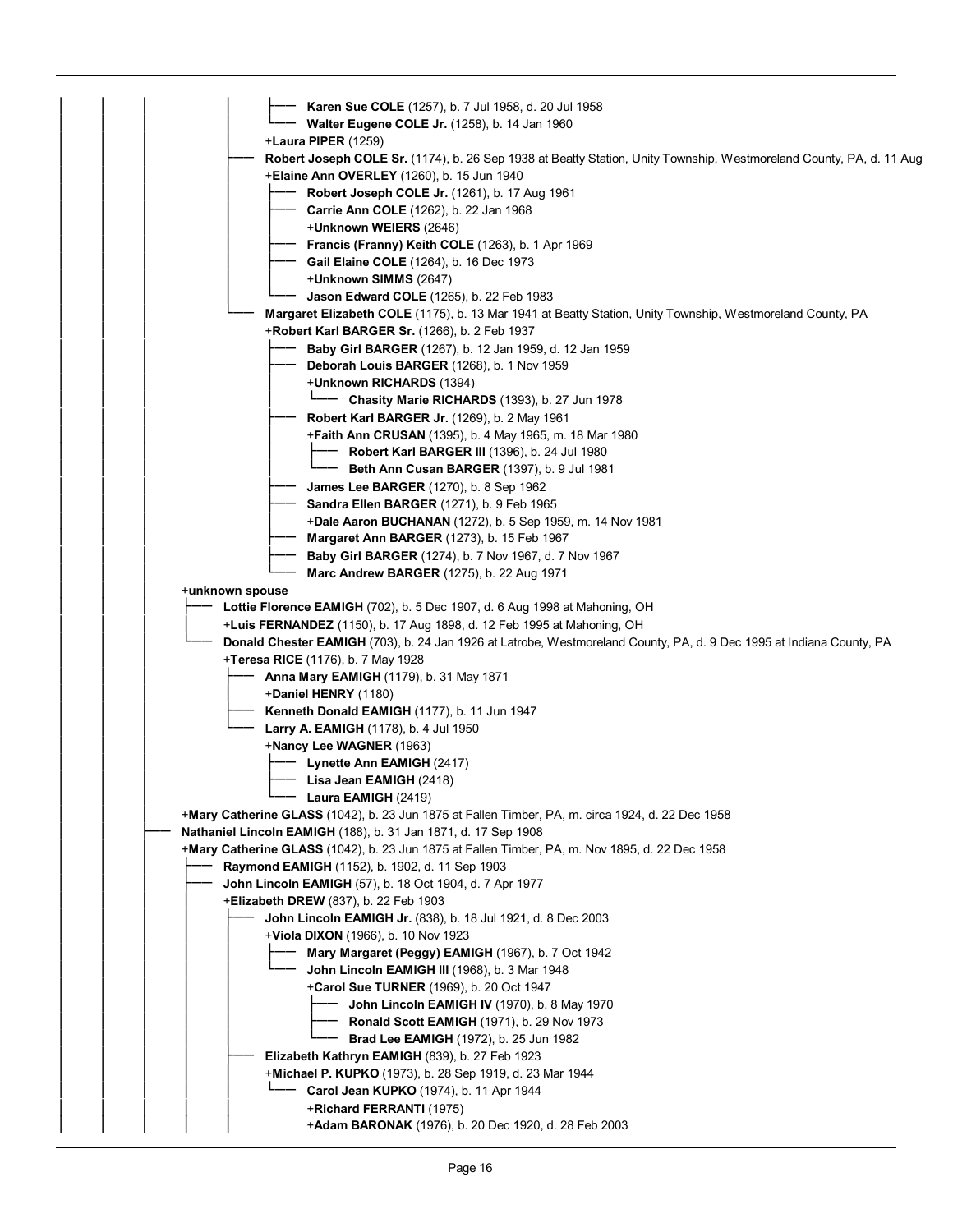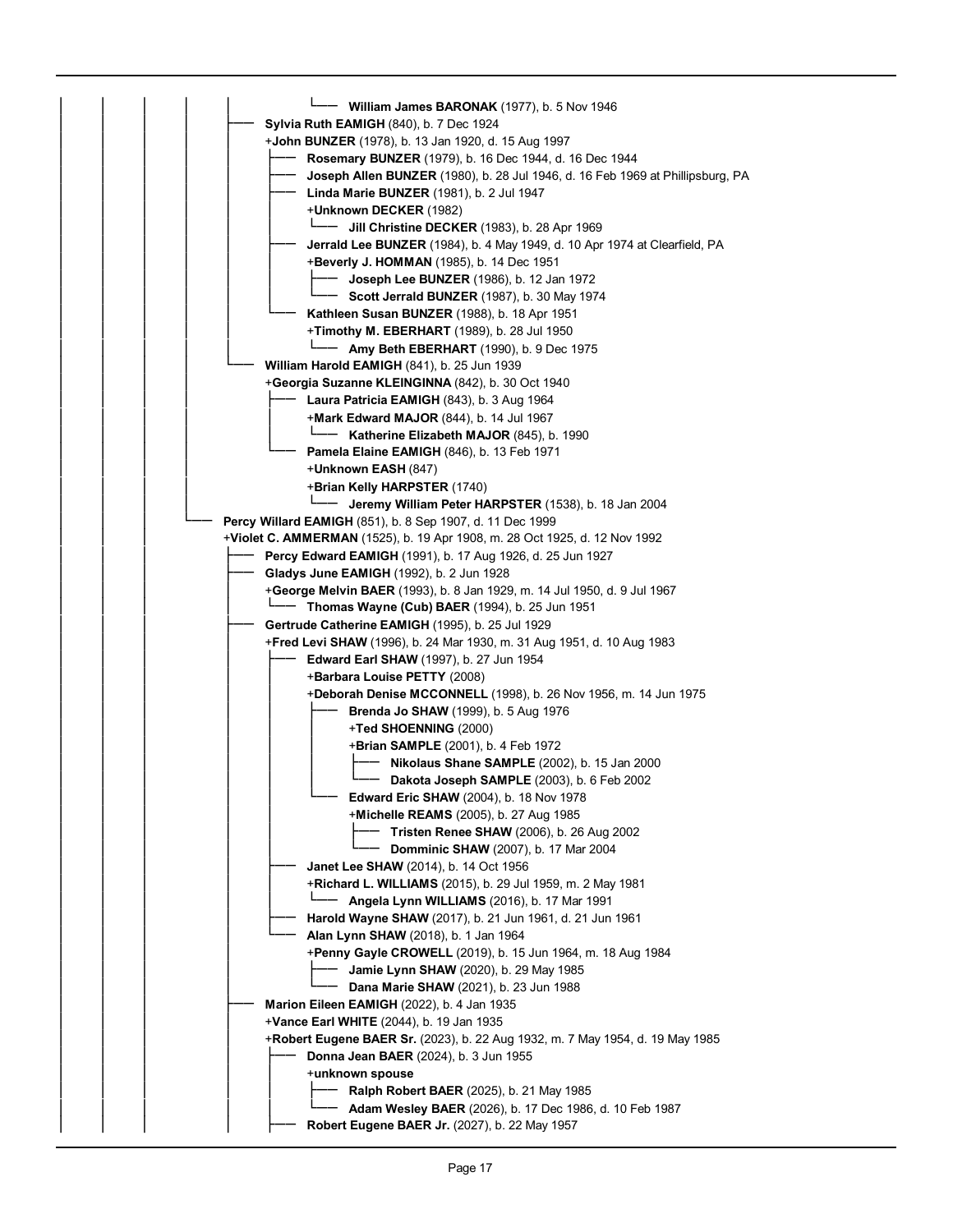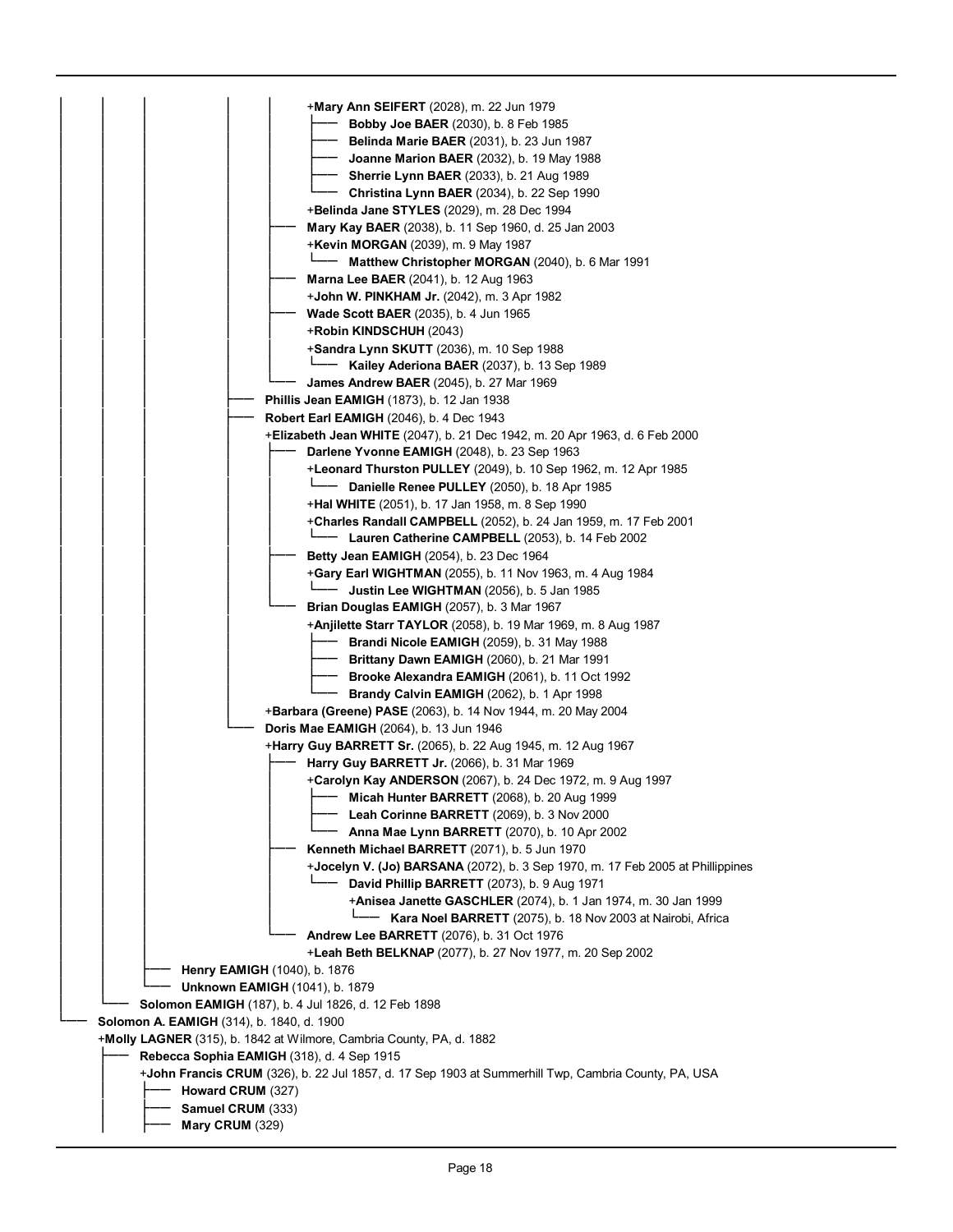| William CRUM (330)                                                                                                                   |
|--------------------------------------------------------------------------------------------------------------------------------------|
| Martha CRUM (331)                                                                                                                    |
| James CRUM (332)                                                                                                                     |
| Charles CRUM (334)                                                                                                                   |
| <b>Ester CRUM</b> (328), b. 1 May 1878, d. Dec 1949                                                                                  |
| <b>Alfred EAMIGH</b> (317), b. 1856, d. 1888                                                                                         |
| +Annie E. MILLER (321), b. 9 Jun 1857, d. 23 Feb 1925                                                                                |
| <b>John (Jack) Henry EAMIGH</b> (322), b. 3 Sep 1879, d. 12 Nov 1962                                                                 |
| + <b>Johanna May GEORGE</b> (626), b. 18 Feb 1884, m. 16 Dec 1902, d. 1 Jan 1919                                                     |
| <b>Mary Jane EAMIGH</b> (858), b. 20 Aug 1903                                                                                        |
| + <b>Unknown DICKHART</b> (2450)                                                                                                     |
| <b>Viola M. EAMIGH</b> (859), b. 13 Jan 1905, d. 13 Jan 1905                                                                         |
| Robert Trotter EAMIGH (61), b. 10 Apr 1910                                                                                           |
| +Gladys Jane MILLER (54), b. 16 Nov 1911, m. 15 Jan 1929, d. 1 Sep 1988                                                              |
| Earl Leroy EAMIGH (861), b. 17 Apr 1930, d. 23 Sep 1943                                                                              |
| Carole Lorraine EAMIGH (862), b. 24 Feb 1935                                                                                         |
| <b>+Joseph DOBRICK</b> (864), b. 19 Jan 1924, m. 6 Aug 1960                                                                          |
| John Relon EAMIGH (863), b. 3 Nov 1942                                                                                               |
| <b>+Karen Elaine CUNNINGHAM</b> (865), b. 7 Jul 1943, m. 1 Aug 1964                                                                  |
| <b>Paul David EAMIGH (866), b. 29 Oct 1965, d. 29 Oct 1965</b>                                                                       |
| John Robert EAMIGH (867), b. 16 Dec 1966                                                                                             |
| <b>Kevin Joseph EAMIGH (868), b. 17 Oct 1970</b>                                                                                     |
| +Hester P. MORGAN (869), m. 1915, d. Mar 1973                                                                                        |
| John Leslie EAMIGH (870), b. 5 Dec 1916, d. 14 Jan 1923                                                                              |
| <b>Saulman (Saul) Arthur EAMIGH</b> (62), b. 22 May 1881, d. 14 Dec 1964                                                             |
| <b>+Elsie Jean PLUMMER</b> (164), b. 15 Feb 1876, d. 5 Oct 1959                                                                      |
| Lena EAMIGH (165)                                                                                                                    |
| +unknown BISSELL (166)                                                                                                               |
| David J. EAMIGH (167), b. 1919, d. 13 Dec 1924                                                                                       |
| Mary R. EAMIGH (324), b. 17 Apr 1884, d. 1964                                                                                        |
| Martin L. EAMIGH (325), b. 3 Jul 1886, d. Mar 1969                                                                                   |
| <b>Samuel L. EAMIGH</b> (319), b. 18 Jul 1860, d. 15 Jan 1918                                                                        |
| George B. EAMIGH (168), b. 1 Oct 1865, d. 19 Aug 1925                                                                                |
|                                                                                                                                      |
| <b>+Sadie (nee unknown) EAMIGH</b> (169), b. April, 1865, d. 5 Jan 1944                                                              |
| - Alberta June EAMIGH (170)                                                                                                          |
| +Sadie CRUM (335), b. Apr 1873, d. 5 Jun 1944                                                                                        |
| June Mary EAMIGH (342)                                                                                                               |
| Sarah Elizebeth EAMIGH (336)                                                                                                         |
| Lucinda Ann EAMIGH (337)                                                                                                             |
| <b>+Samual HINKLEDIRE</b> (2084), m. 1917                                                                                            |
| Leana Blanch EAMIGH (340)                                                                                                            |
| <b>Minnie Pearl EAMIGH</b> (338), b. circa 1895                                                                                      |
| Austin Alfred EAMIGH (38), b. 7 Jan 1897 at Wilmore, Cambria County, PA, d. 20 May 1973 at Andover, Sussex Co., NJ                   |
| <b>+Gertrude Helen KUNSMAN</b> (343), b. 11 Apr 1900 at Gallitzin, Cambria County, PA, m. 1919                                       |
| Paul Victor EAMIGH (344), b. before 1923                                                                                             |
| Allen Austin EAMIGH (377), b. before 1923                                                                                            |
| Delbert George EAMIGH (345), b. 5 Feb 1923 at Moudy Hill, Cambria County, PA, d. 27 Oct 1975                                         |
| +Carolyn Helen WARREN (350), b. 25 Nov 1925 at Dutch Hill, Oxford County, NJ, m. 27 Jun 1942, d. 1991 at Delaware Water Ga           |
| Dona Helen EAMIGH (351), b. 18 Apr 1944                                                                                              |
| +John Morgan MILONE (378), b. 9 Dec 1945, m. 1 Aug 1964                                                                              |
| Kristine (Christine) Delane MILONE (392), b. 19 May 1975                                                                             |
| Scott John MILONE (393), b. 3 Dec 1976                                                                                               |
| Delbert George EAMIGH Jr (353), b. 4 Aug 1946 at Newton, NJ, d. 14 Aug 1947 at Newton, NJ                                            |
| Douglas Wayne EAMIGH (352), b. 2 Oct 1950                                                                                            |
| +Yvonne (Bonnie) HEATH (379), b. 21 May 1953 at Hastings, Sussex Co, England, m. 23 Jun 1973                                         |
| <b>Tina Lee EAMIGH</b> (394), b. 1 Jun 1968                                                                                          |
| Michal Warren EAMIGH (395), b. Sep 12, 1976                                                                                          |
| Debra Jean EAMIGH (354), b. 27 Oct 1956                                                                                              |
| +Charles Douglas THOMPSON (380), b. 21 Jun 1956 at Dover, New Jersey, m. 6 Aug 1976<br>Megan Delcarol THOMPSON (396), b. Sep 1, 1977 |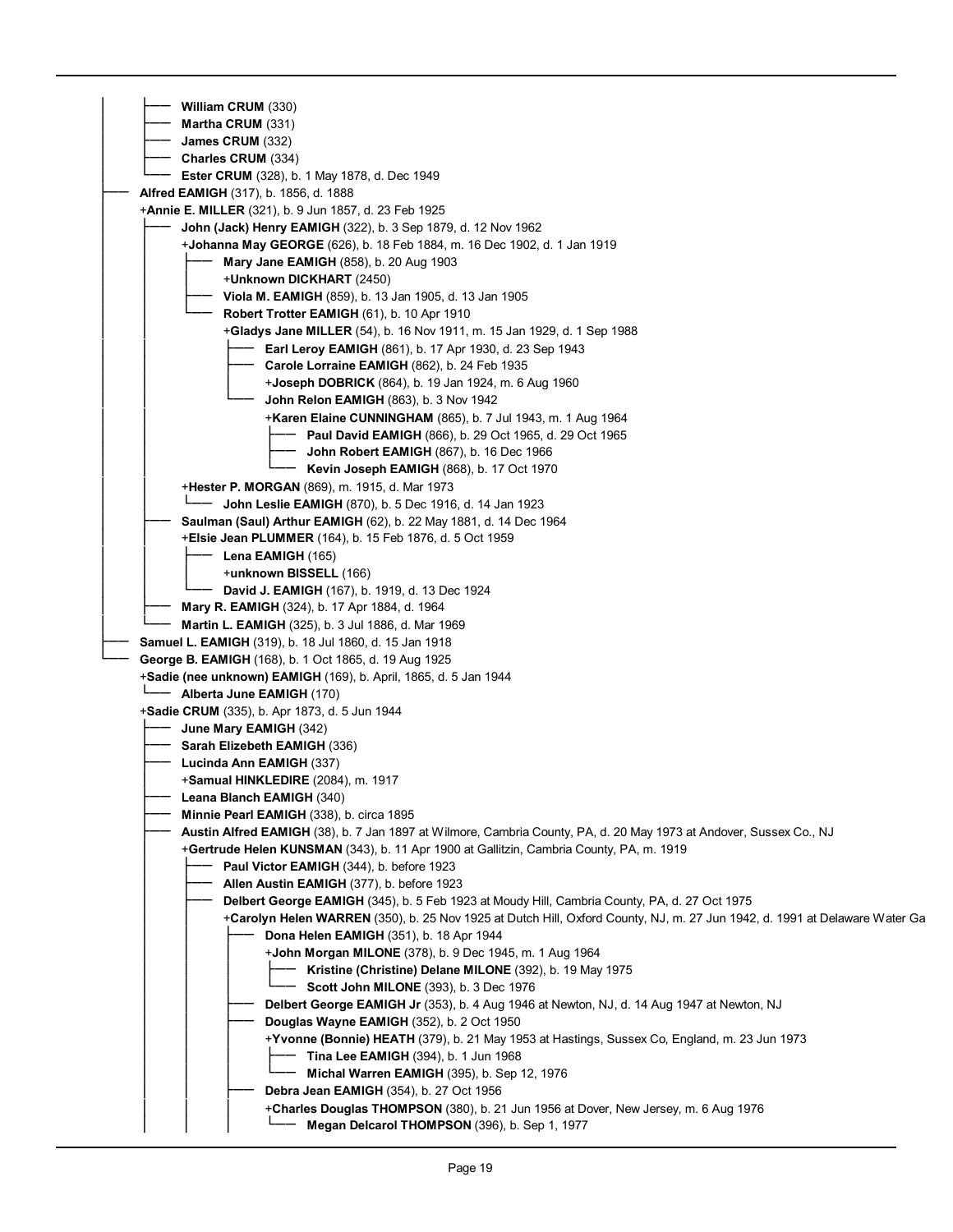